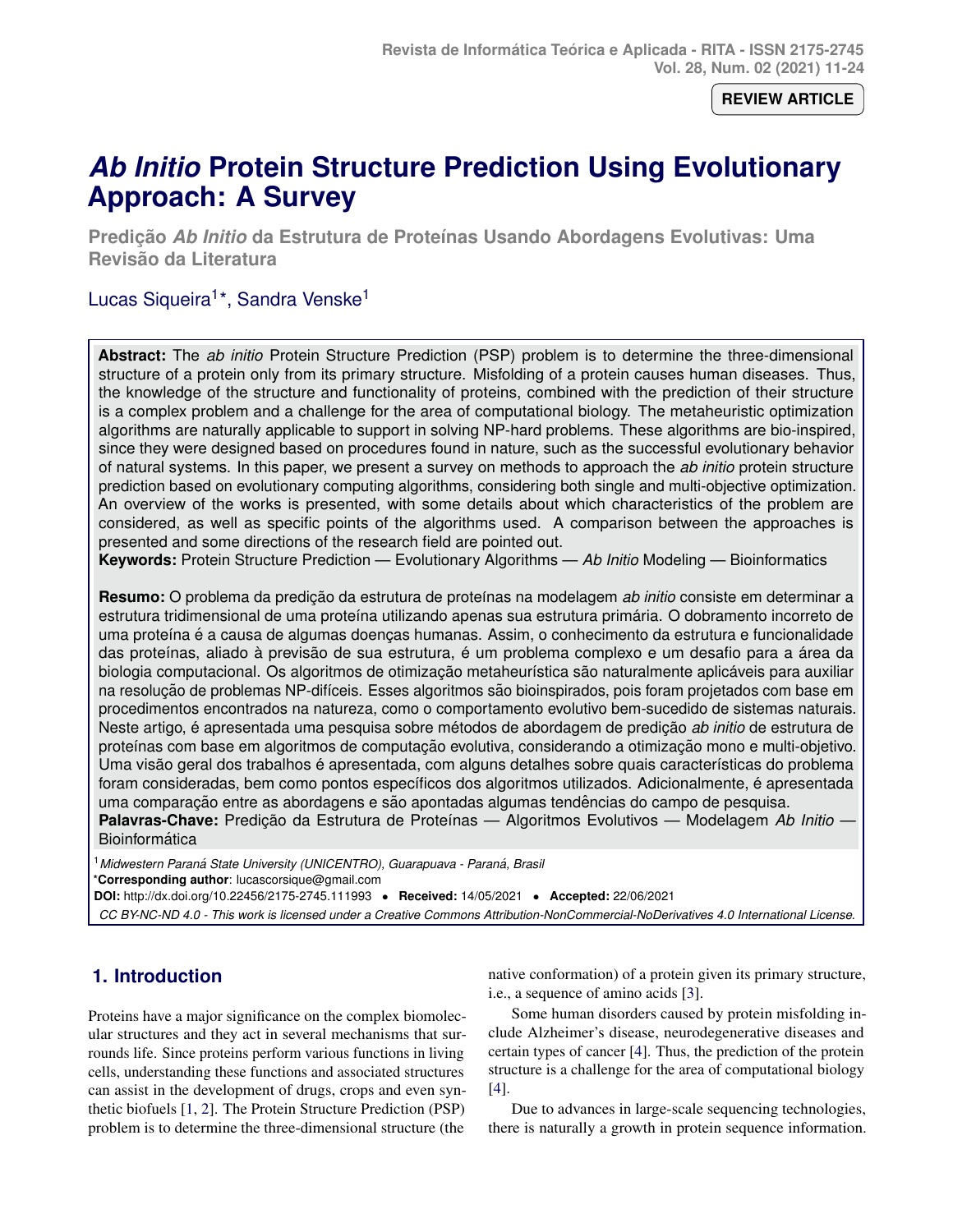X-ray crystallography or nuclear magnetic resonance spectroscopy (NMR) are commonly applied methods to define protein structures. Such methods are, however, time consuming and are not available for all proteins [\[1\]](#page-10-0). An alternative to be explored is to consider computational approaches to determine protein structure and function.

Computational methods for PSP can be separated into three category: *homology*, *threading* (or *fold recognition*), and *ab initio* (also known as *de novo* prediction) [\[4\]](#page-10-3). In homology modeling there is a comparison of sequence similarity. The threading approach is a procedure to mount the sequences on a set of template structures (mostly based on secondary structure). The *ab initio* modeling performs prediction of the tertiary structure of the protein only considering some characteristics and properties of its amino acids. In this way, this is a template-free approach.

Lattice and off-lattice are two models that are normally used to represent a protein computationally [\[5\]](#page-10-4). The lattice models represent the amino acids in a grid of points. Exact methods can be applied to this model due to its simplification [\[6\]](#page-10-5). The off-lattice models are designed to represent proteins more realistically (although they are still limited) as they have more degrees of freedom in space [\[7\]](#page-10-6).

The metaheuristic optimization algorithms are naturally applicable in solving NP-hard problems. These algorithms are bio-inspired, that is, inspired by nature, since they were designed based on procedures found in the ecosystem [\[8\]](#page-10-7) Metaheuristic algorithms comprise genetic algorithms (GA) [\[9\]](#page-10-8), simulated annealing (SA) [\[10\]](#page-10-9), particle swarm optimization (PSO) [\[11\]](#page-10-10), ant colony optimization algorithm (ACO) [\[12\]](#page-11-0), artificial bee colony (ABC) algorithm [\[13\]](#page-11-1), harmony search (HS) [\[14\]](#page-11-2), cuckoo search (CS) algorithm [\[15\]](#page-11-3), differential evolution (DE) [\[16\]](#page-11-4), artificial immune systems (AIS) [\[17\]](#page-11-5), and many others.

The objective of this work is to present a survey on approaches of *ab initio* protein structure prediction based on evolutionary computing algorithms, considering both single and multi-objective optimization. An overview of the works is presented, with some details about which characteristics of the problem are considered, as well as specific points of the algorithms used.

Evolutionary algorithms (EAs) are robust and are global optimization techniques. Evolutionary computation algorithms are metaheuristic algorithms widely used and these methods have been applied efficiently in different types of problems, for both single and multi-objective approaches [\[18\]](#page-11-6). These characteristics justify the choice of EAs to compose this survey in addressing a problem that still has an open solution - the protein structure prediction.

Just the approaches mentioned are already quite broad and each of them could generate an independent paper. Thus, the main ideas and results are reported here, with references to the original articles, which contain complete detailed information on the techniques and experiments considered and mentioned in this research.

The rest of this paper is organized as follows: in Section [2](#page-1-0) some important concepts about the protein structure prediction problem are presented. Sections [3](#page-3-0) to [6](#page-6-0) present some works that solve the PSP problem with evolutionary approaches. In Section [7](#page-8-0) are pointed directions observed in this study. Finally, Section [8](#page-9-0) presents the conclusions.

### <span id="page-1-0"></span>**2. Protein Structure Prediction Problem**

In this section we present some basic concepts and definitions related to the protein structure prediction problem and how the study of this problem can be conducted using computational approaches. First, an overview of the problem is presented. In second place, potential energy functions, also called force fields, are defined, highlighting some of the most commonly used functions in the literature. Next, computational methods used to treat PSP are presented: homology, threading and *ab initio*. A final section is devoted to some common quality metrics used in the PSP.

#### **2.1 Problem overview**

The three-dimensional structure of a protein defines its biochemical function [\[2\]](#page-10-1).

[\[5\]](#page-10-4) showed that this structure is determined by its amino acid sequence. He noted that, once denatured, the protein unfolds its "native" conformation *in vitro* when denaturing agents are removed from the process.

The three-dimensional structure of a protein can be obtained experimentally (X-ray crystallography and nuclear magnetic resonance techniques). Although these techniques seem like good alternatives, they cost a lot of time and resources, and may not be available for all proteins [\[1\]](#page-10-0).

Under appropriate conditions, a protein folds into the same stable structure. Considering all the conformations that the protein can explore, the stable structure - also called native, has the global free-energy minimum [\[5\]](#page-10-4).

An accurate potential energy function is required to analyze a conformation. The potential energy function computes the energy for a given protein conformation using a searching algorithm. Some potential energy functions (sometimes called empirical force fields) are presented in Section [2.2.](#page-1-1)

The space of conformations of a protein is large. The way to calculate the free energy for each of the possible conformations is still deficient, coupled with the problem of understanding how the process occurs in nature itself [\[5\]](#page-10-4).

The application of computational methods (with computer resources) aims to overcome some of the difficulties that are related to experimental approaches. The computational methods for PSP are commonly classified into three categories [\[4\]](#page-10-3): homology or comparative modeling, threading or fold recognition and *ab initio* or *de novo* approach. The section [2.3](#page-2-0) presents an overview of these methods.

#### <span id="page-1-1"></span>**2.2 Potential energy functions**

The mathematical models used to construct the potential energy function of a protein are relatively simple. This simplicity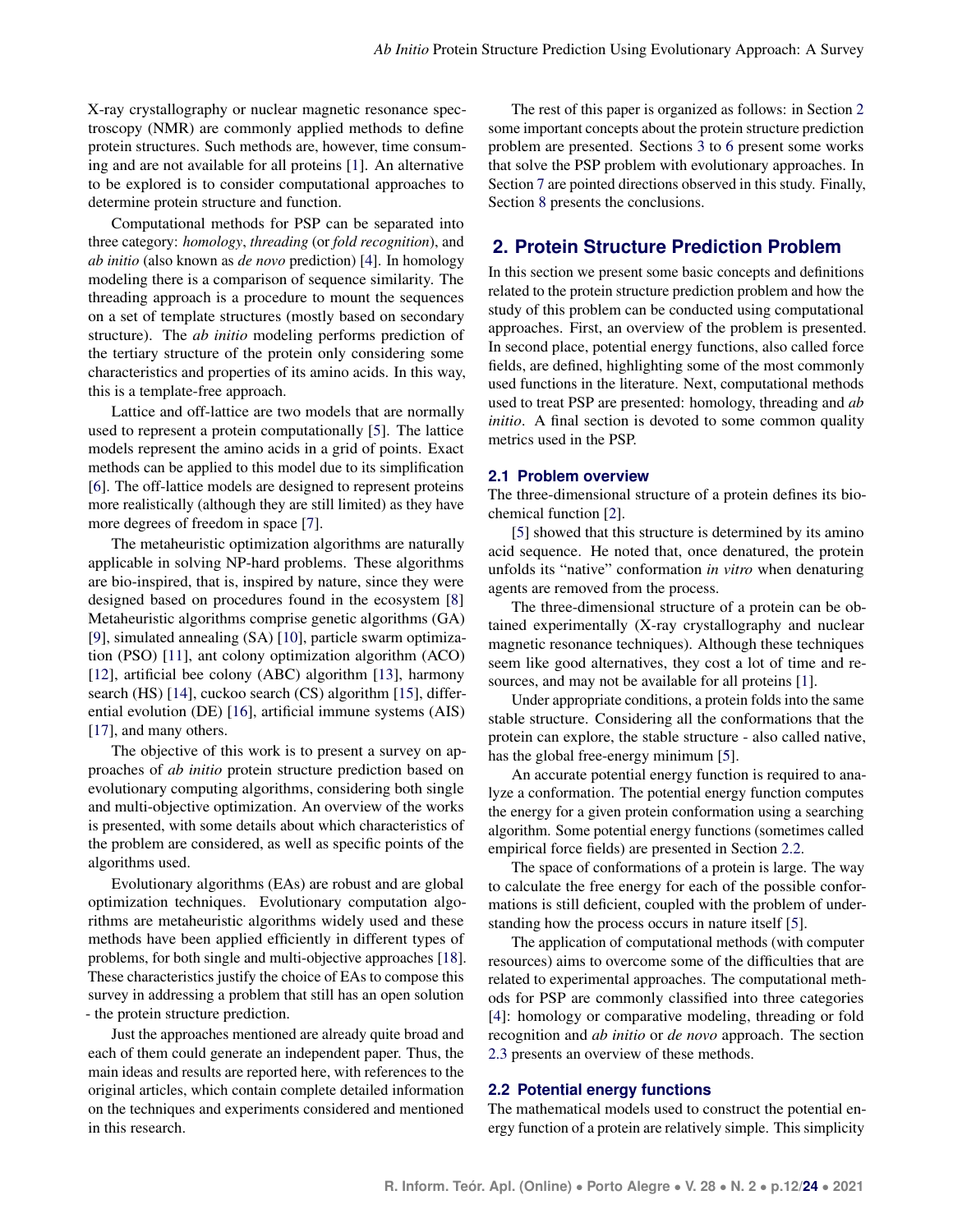combines computational speed and molecular mechanics. The energy potential function considers the smallest particles in the model (usually atoms) and treat them as point masses centered on the nucleus of each atom in the molecules present in the considered system. Therefore, interactions between atoms in the protein system are represented by the potential energy function [\[19\]](#page-11-7).

In general, Newton's equations of motion are used by molecular force fields to describe the physical interactions between atoms. Normally, the force field considers covalent bonds and noncovalent interactions, such as electrostatic interactions, the van der Waals interactions, and sometimes, hydrogen bonds and hydrophobic interactions. The force fields use some parameters which were obtained through experimental studies using small organic molecules. There are several software packages that predict protein conformations using computer simulations [\[19\]](#page-11-7).

The potential energy functions vary in their degree of representation and in the precision of the approximation and, therefore, also vary in their complexity and accuracy. To improve the accuracy, it is necessary to add more parameters to the model, consequently increasing its complexity [\[20\]](#page-11-8).

The force fields have performed useful results in the field of biological molecules, but still have limitations. One example is related to the fixed atoms center point charge method, where the force fields leave out the intermolecular and intramolecular charge transfer and electrostatic polarization. This restriction of force fields means that they are not sufficient to calculate the electrostatic polarization [\[21,](#page-11-9) [22\]](#page-11-10).

Examples of potential energy functions are CHARMM [\[23,](#page-11-11) [24\]](#page-11-12), OPLS/AA [\[25,](#page-11-13) [26\]](#page-11-14), AMBER [\[27\]](#page-11-15), and GROMOS [\[28\]](#page-11-16). The formula for CHARMM is presented as an example in Equation [1.](#page-2-1)

<span id="page-2-1"></span>
$$
E = \sum_{bounds} K_b (b - b_0)^2 + \sum_{UB} K_{UB} (S - S_0)^2
$$
  
+ 
$$
\sum_{angles} K_{\theta} (\theta - \theta_0)^2 + \sum_{dihedrals} K_{\Phi} [1 + cos(n\Phi - \gamma)]
$$
  
+ 
$$
\sum_{impropers} K_{imp} (\varphi - \varphi_0)^2
$$
  
+ 
$$
\sum_{nb} \varepsilon_{ij} \left[ \left( \frac{R_{min_{ij}}}{r_{ij}} \right)^{12} - \left( \frac{R_{min_{ij}}}{r_{ij}} \right)^{6} \right] + \frac{q_i q_j}{e r_{ij}} \qquad (1)
$$

The terms *bonds, UB, angles, dihedrals and impropers* in Equation [1](#page-2-1) describe the molecule. They are depicted by [\[3\]](#page-10-2):

- the bond length, *b*;
- valence angle,  $\theta$ ;
- distance between atoms separated by two covalent bonds, *S*;
- dihedral or torsion angle, Φ;
- improper angle,  $\varphi$ ;
- the bond force constant and equilibrium distance,  $K_b$ and  $b_0$ ;
- the valence angle force constant and equilibrium angle,  $K_{\theta}$ , and  $\theta_0$ ;
- the Urey-Bradley force constant and equilibrium distance,  $K_{UB}$  and  $S_0$ ;
- the dihedral angle force constant, multiplicity, and phase angle,  $K_{\Phi}$ , *n*, and  $\gamma$ ; and
- the improper force constant and equilibrium improper angle,  $K_{imp}$  and  $\varphi_0$ .

The last terms of Equation [1](#page-2-1) are the parameters that describe the interactions between atoms *i* and *j* and are represented by [\[3\]](#page-10-2):

- the partial atomic charges, *q<sup>i</sup>* ;
- the Lennard Jones well-depth,  $\varepsilon_{ij}$ ;
- the minimum interaction radius,  $R_{min_{ij}}$  (used to estimate the van der Waals interactions); and
- distance between atoms  $i$  and  $j$ ,  $r_{ij}$ .

In most works that use the multi-objective approach to address the PSP problem is used a combination of bonded and non-bonded energy functions as objectives to be minimized. In [\[29\]](#page-11-17) an experiment was conducted in which it is demonstrated that these two energy functions are conflicting, which justifies its approach as multi-objective optimization. In some recent approaches the authors consider the effect of the solvent as a third objective. [\[30\]](#page-11-18) experimentally inspected the degree of conflict between the three objectives and showed that the effect of the solvent is strongly in conflict with the energy functions.

#### <span id="page-2-0"></span>**2.3 Computational methods**

Three categories represent the computational methods for dealing with PSP: homology or comparative, threading or fold recognition, and *ab initio* or *de novo* [\[31\]](#page-11-19).

Homology benefits when two proteins share a common ancestor. The fundamental approach to structure prediction for an unknown structure using homology is to perform a pairwise sequence alignment against each sequence in protein sequence databases. There is homology when more than 30 % identity is observed between the sequences [\[1\]](#page-10-0).

*Threading* is used mainly when a sequence under study has no matches but may have folds in common with proteins whose structure is known. In this method, an input sequence is analyzed considering subfragments and "threaded" onto a library of known folds. Threading uses scoring functions that allow one to assess the compatibility of the analyzed sequence with known structures [\[32\]](#page-11-20).

The works listed in this research are arranged under the *ab initio* methodology.

The *ab initio* modeling allows to use some information from the amino acid sequence. The secondary structure (SS) of a protein refers to the location of  $\alpha$ -helices,  $\beta$ -sheets and turns in the amino acid sequence. Algorithms can use these amino acid properties as input in order to obtain the tertiary structure of the protein.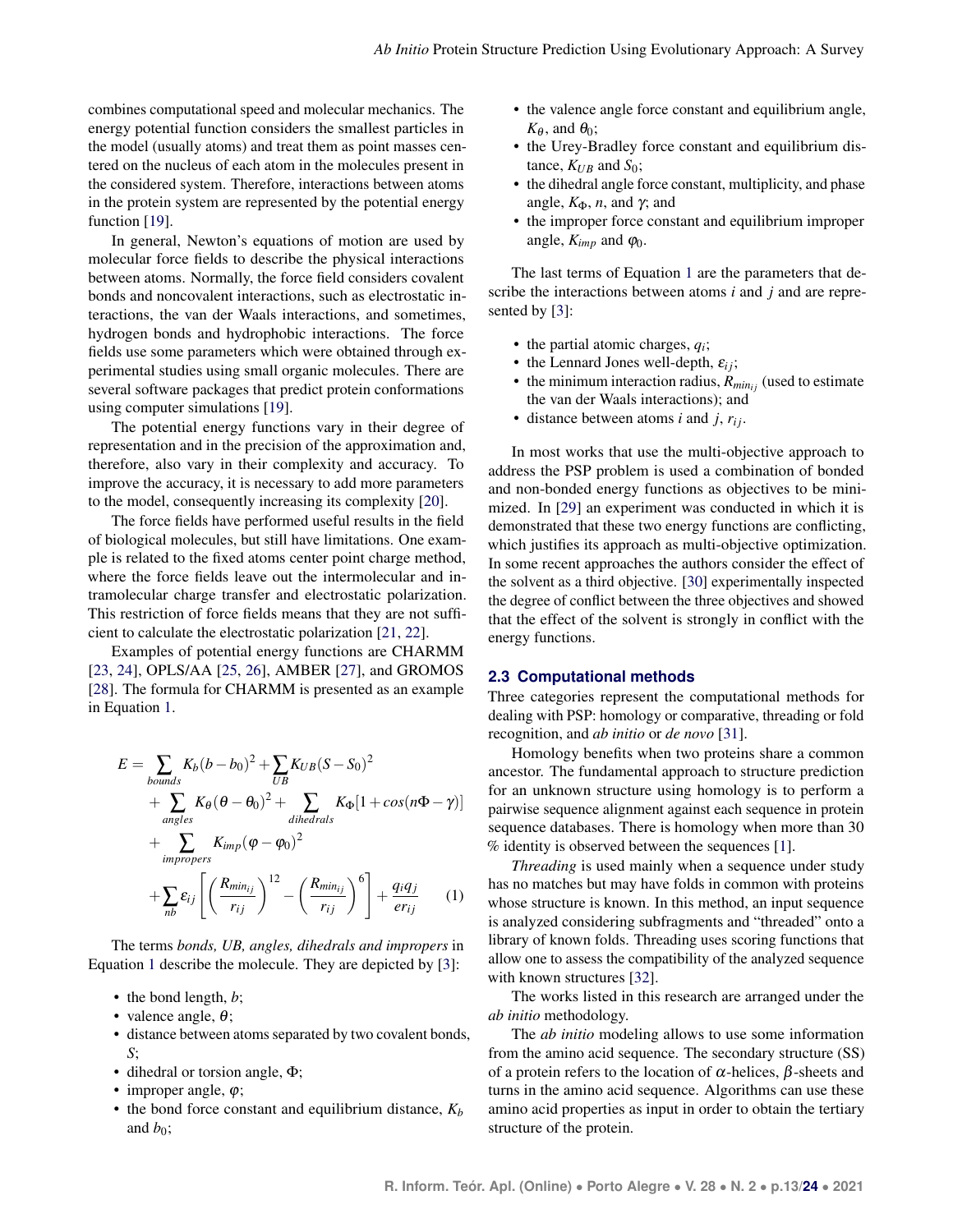Torsion angle model is a type of data model for representation of tertiary structure of proteins. It uses a measure of the rotation about a bond, generally considered to be between  $-180$  and  $+180$  degrees.

Torsion angles are sometimes called dihedral angles. *Phi*  $(\phi)$  is the angle of rotation of a peptide backbone about the bond between the nitrogen and the  $\alpha$ -carbon atoms, whereas *psi* ( $\psi$ ) is the angle of rotation about the bond between the  $\alpha$ carbon and the carbonyl carbon atoms. Not all combinations of *phi* and *psi* are possible; many combinations are prohibited due to steric collisions between atoms. The Ramachandran plot shows the allowed values for the *phi* and *psi* angles [\[33\]](#page-11-21).

The predicted secondary structure and torsion angles of a residue provide *local* structural information along the amino acid sequence. The *global* structural properties of a residue should provide information on, for example, its position and orientation relative to covalently bonded sequence neighbors. In general, the parameters that measure the exposure of a residue to the solvent are the most common general structural properties considered.

A common representation of the protein structure is called *full-atom*, which specifies the positions of all non-hydrogen atoms, considering  $\phi$ ,  $\psi$ ,  $\omega^1$  $\omega^1$  and  $\chi$  angles<sup>[2](#page-0-0)</sup>. The representation leaves out the hydrogen atoms because their positions can be inferred from the molecular structure. A general formula for all-atom force field consists of terms bonded and non-bonded terms (Equation [1\)](#page-2-1) [\[34\]](#page-11-22).

Another representation is called *backbone-only* model, for which it is calculated only three atomic positions per residue using  $\phi$ ,  $\psi$  and  $\omega$ . In this representation the amino acid side chains are not used [\[34\]](#page-11-22).

Another representation is called *coarse-grained* and is described by a similar formula as an full-atom representation. In this representation additional expressions are considered and are used to describe the energy of coarse-grained models. During the coarse-graining process some atoms are removed and the degrees of freedom related to them are averaged out. The coarse-grained methods remove atoms and do not use some details of some interactions in their process. The goal here is to focus on general features. These modifications used in the method reduces the number of degrees of freedom of biomolecules, and smoothed the energy landscape of the system. This causes a reduction in the computational cost [\[34,](#page-11-22) [35\]](#page-11-23).

Some works in state-of-art mention the CASP (Critical Assessment of protein Structure Prediction) competition. The objective of CASP is to assess the current state of the art of structure and function prediction methods, identifying limitations and pointing out opportunities for new developments. CASP experiments examine the prediction of structures considering template-based and free-modeling categories [\[5\]](#page-10-4).

#### **2.4 Quality metrics**

To complement the prediction of the structure of a protein (by computational methods, for example) it is necessary to carry out the comparison with the original native structure. Some metrics are taken to measure the similarity between the expected conformation and the native structure: RMSD (Root Mean Square Deviation), GDT (Global Distance Test) and TM-score (Template Modeling score) [\[19\]](#page-11-7) are the most commonly used.

RMSD is a metric that assesses the degree of similarity between two structures, and is computed using the Equation [2](#page-3-1) [\[19\]](#page-11-7).

<span id="page-3-1"></span>
$$
RMSD(a,b) = \sqrt{\frac{\sum_{i=1}^{n} |r_{ai} - r_{bi}|^2}{n}}
$$
 (2)

where  $r_{ai}$  and  $r_{bi}$  are the positions of the atom *i* in the structures *a* and *b*, respectively, and *n* is the number of atoms.

The RMSD value can be measured in *Angstroms*, symbolized by  $\AA$  (most commonly used) or Nanometers (nm). Identical structures have a value of  $RMSD = 0$  Å while their value increases as structures become more divergent [\[36\]](#page-11-24). RMSD can be measured by considering all the atoms of the structures ( $\text{RMSD}_{all-atoms}$ ) or only carbon- $\alpha$  ( $\text{RMSD}_{c\alpha}$ ).

The GDT [\[37,](#page-11-25) [38\]](#page-11-26) measures the similarity between two proteins *x* and *y* with equal primary structures (amino acid sequences) but different tertiary structures. GDT is calculated as the largest set of amino acid residues'  $\alpha$  carbon atoms in  $x$ falling within a defined cutoff distance  $d_0$  of their position  $y$ . In order to define all intermolecular stabilization interactions,  $d_0$  = 0.5 nm is usually defined. High values of the GDT metric indicate a better fit between two conformations. GDT of 100 means the folds are the same.

TM-score [\[39,](#page-11-27) [40\]](#page-12-0) is another measure of protein similarity that is more accurate than RMSD and GDT. TM-score gives pairs of residues at shorter distances higher weights than those at greater distances and normalized by the length of the target proteins. The value of the TM-score varies between 0 and 1, with 1 indicating the best fit between two conformations. Values below 0.2 correspond to unrelated conformations. The TM score of structures with the same fold is greater than 0.5.

#### <span id="page-3-0"></span>**3. Genetic Algorithm Approaches**

Genetic algorithms [\[9\]](#page-10-8) are evolutionary algorithms that act on a fixed-length data structure and use operators (mutation and crossover) to perform variations in solutions [\[41\]](#page-12-1). In this section are presented some works for solving the PSP problem using genetic algorithms. The works are first ordered in single-objectives and multi-objectives and then in chronological order.

[\[44\]](#page-12-2) uses a genetic algorithm to deal with PSP taking the primary structure as input. A hybrid approach is used, which consists of the combination of the GA with a refinement step. This refinement is added to the evolutionary process to assist

<sup>&</sup>lt;sup>1</sup>The torsion angle measured the chemical bond that connects two amino acids.

<sup>&</sup>lt;sup>2</sup>The side chain dihedral angles.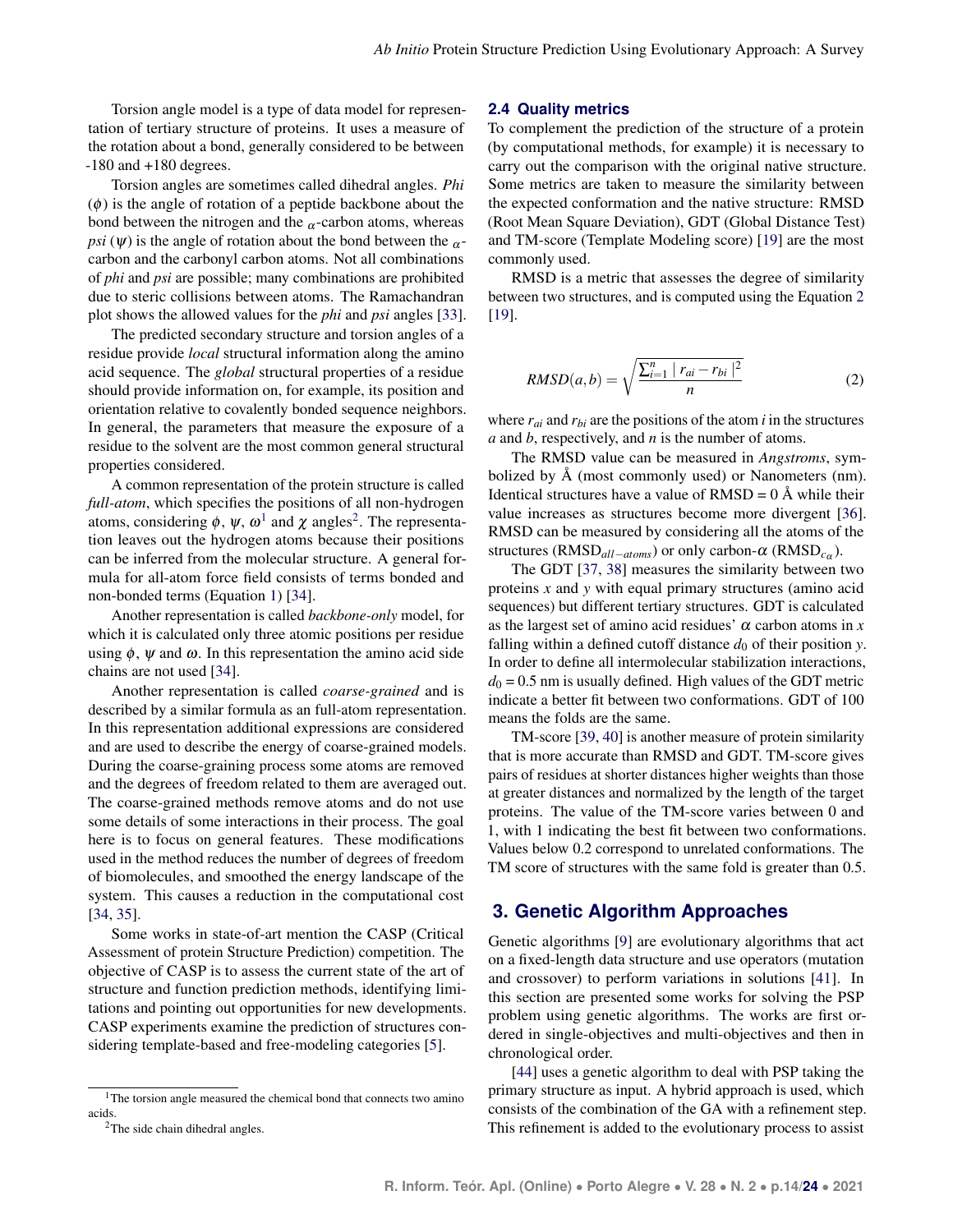<span id="page-4-0"></span>

| <b>Method</b>     | Optimization        | <b>Adaptive</b> | Local<br>search | <b>Energy</b><br>function | <b>Number</b><br>of proteins |
|-------------------|---------------------|-----------------|-----------------|---------------------------|------------------------------|
| <b>PSAGC</b> [42] | Single-objective    | No              | Yes             | ECEPP/2                   | 3                            |
| NOMAD-PSP [43]    | Single-objective    | N <sub>0</sub>  | Yes             | <b>CHARMM</b>             | 3                            |
| GA hybrid [44]    | Single-objective    | N <sub>0</sub>  | N <sub>0</sub>  | <b>ECEPP</b>              |                              |
| CSSGA[45]         | Single-objective    | Yes             | N <sub>0</sub>  | <b>GROMOS</b>             | 6                            |
| SOGA-PSP [46]     | Single-objective    | Yes             | N <sub>0</sub>  | <b>CHARMM</b>             | 2                            |
| $NSGA-II$ [47]    | Multi-objective (2) | N <sub>0</sub>  | N <sub>0</sub>  | <b>CHARMM</b>             |                              |

**Table 1.** Genetic Algorithms of *ab initio* off-lattice protein structure prediction.

the balance and stability of a structure. The representation used was the full-atom torsion angle. The force field is calculated using ECEPPAK package and the protein tested is PDB (Protein Data Bank) id 1Q2K. The predicted structures were assessed using two measures of similarity, TM-Score and RMSD.

In [\[42\]](#page-12-3) is applied a hybrid algorithm using Simulated Annealing with Genetic Algorithm, called PSAGC (Parallel Simulated Annealing with Genetic Crossover). The procedures combined with local search (SA) are performed in parallel. The algorithm considers the solutions represented considering the dihedral angles in the range of [-180°, 180°]. PDB id 1PLW, C-peptide and PTH(1-34) are the proteins tested. For the energy function was used ECEPP/2. The results were presented in terms of energy.

[\[43\]](#page-12-4) proposes a method called NOMAD-PSP (Nonlinear Optimization for Mixed Variables and Derivatives algorithm for PSP). NOMAD-PSP is based on two algorithms: Generalized Pattern Search (GPS) and Mesh Adaptive Direct Search (MADS). The full-atom torsion angle was used for protein representation. The proposed approach uses CHARMM and it is tested considering three proteins (PDB ids 1PLW, 2MLT and 1ZDD). It compares the results for 1PLW, in terms of energy and RMSD, with other algorithms in the literature.

[\[45\]](#page-12-5) proposes CSSGA (Crowding-based Steady-State Genetic Algorithm) which applies a k-nearest neighbors surrogate modeling strategy. CSSGA improves the quality of proteins structures predicted using two similarity criteria. A crowding-based steady-state GA is applied without increasing the number of exact fitness evaluations. The first similarity criterion is based on the phenotypes, using the metrics of the alpha carbons of hydrophobic residues. The second criterion is genotypic and is measured using the Euclidean distance between the chromosomes. The adaptive scheme, according to the authors, is detailed in [\[48\]](#page-12-8). The proposed method uses the full-atom representation. The molecular force field used is GROMOS96 and the quality of generated structures was considered using RMSD metric. The tested proteins used are 23ALA, and PDB ids 1E0N, 1AMB, 1VII, 1L2Y, 1E01 (with sizes between 23 and 37 amino acids).

In [\[46\]](#page-12-6) is proposed an algorithm that combines techniques of Self-Organization with Genetic Algorithm for PSP problem (SOGA-PSP). To automate the selection of parameter values (crossover and mutation rates), the influence of auto-

adaptation is used to design genetic operators in order to optimize the protein prediction process. The protein representation used was the full-atom torsion angle. This approach uses CHARMM and presents an analysis using two proteins (PDB ids 1PLW and 3DGJ). The results were analyzed in terms of minimal energy value and RMSD metric.

NSGA-II (Elitist Non-Dominated Sorting Genetic Algorithm) [\[47\]](#page-12-7) uses a parallel multi-objective *ab initio* approach. Two objectives were considered: the first objective takes into account the local interactions, while the second objective considers all the interactions between the atoms that are not connected by a covalent bond. The algorithm evolves the protein conformations applying an elite-preservation strategy and an explicit diversity-preserving mechanism. Besides that, the island model is used with the evolutionary algorithm. For the representation of the proteins the full-atom model was used. For the function optimization and evaluating the structures of the protein conformations, was utilized the equations of CHARMM. The protein tested was the PDB id 1ROP. The results were compared with the literature using the RMSD metric.

Genetic Algorithms approaches for PSP problem are summarized in Table [1.](#page-4-0) First, works with a single and then multiobjective approach are listed (Optimization). The only work with multi-objective optimization in this section uses 2 objectives. Table [1](#page-4-0) also shows information about the use of adaptive method, local search, name of the energy function used and the number of proteins tested.

#### **4. Immune Algorithm Approaches**

Artificial Immune Systems (AISs) are biological-inspired algorithms that attempt to explore elements of immunology to plan scientific applications based on the immune system. AIS is based on the concept of intelligent bottom-up methodology, in which reasoning operates at the local level of cells and molecules and adaptation appears at the global level [\[43\]](#page-12-4). Most AISs that inspired optimization algorithms are based on the applications of clonal selection and hypermutation, and known as clonal selection algorithms [\[49\]](#page-12-9). This section shows some works that use AISs to handle the PSP problem. The works are first ordered in single-objectives and multiobjectives and then in chronological order.

In [\[50\]](#page-12-10) is proposed an approach using an hybrid immune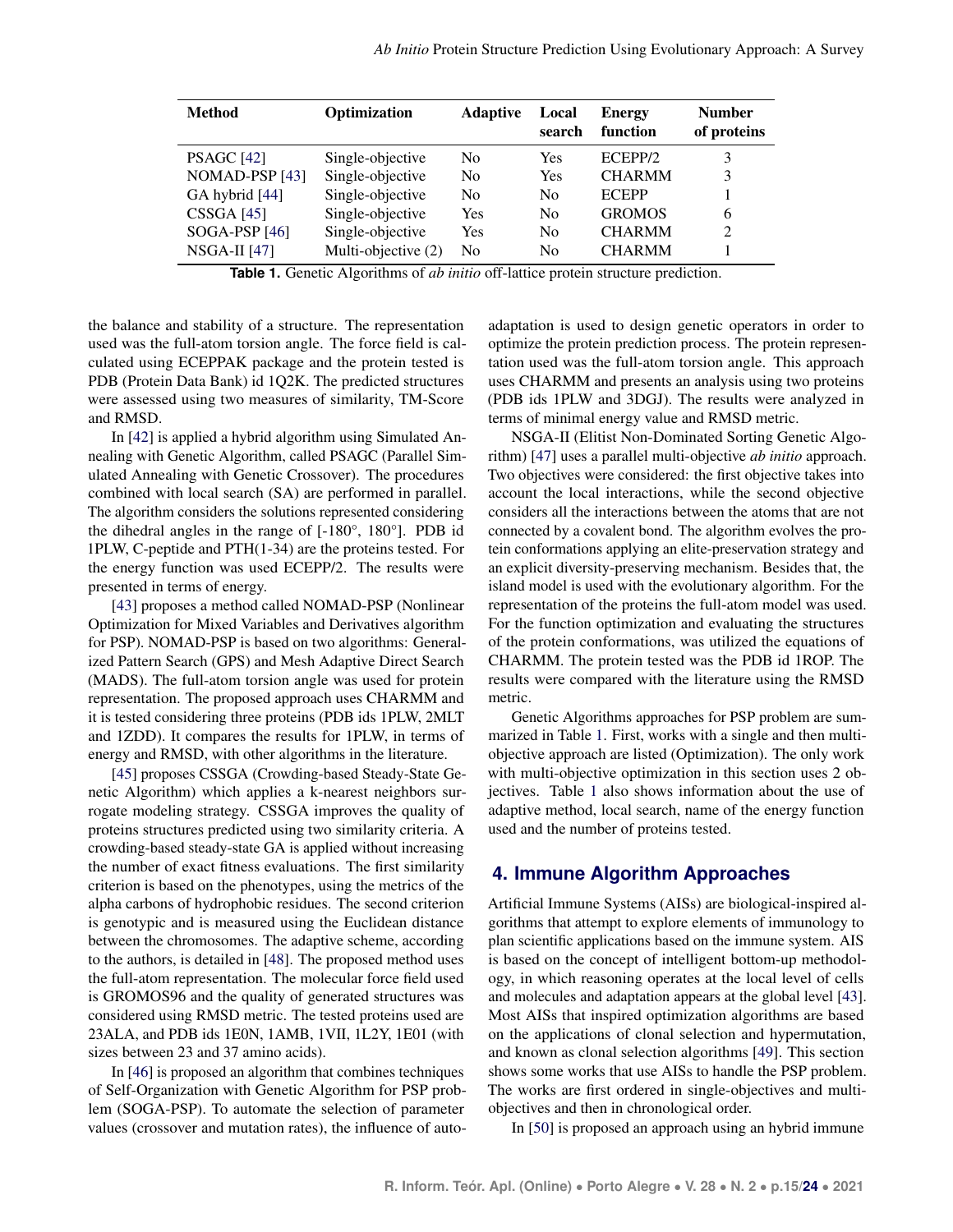<span id="page-5-0"></span>

| Method                    | Optimization        | <b>Adaptive</b> | Local<br>search | Energy<br>function | <b>Number</b><br>of proteins |
|---------------------------|---------------------|-----------------|-----------------|--------------------|------------------------------|
| <b>IMMALG-Direct</b> [50] | Single-objective    | N <sub>0</sub>  | No.             | <b>CHARMM</b>      | 4                            |
| I-PAES $[51]$             | Multi-objective (2) | N <sub>0</sub>  | No.             | <b>CHARMM</b>      |                              |
| I-PAES $[29]$             | Multi-objective (2) | No.             | No.             | <b>CHARMM</b>      |                              |

**Table 2.** Immune Algorithms of *ab initio* off-lattice protein structure prediction.

algorithm and a quasi-Newton method. The authors chose to start the evolutionary search from a population of "promising protein conformations" produced by the global optimizer (named Direct). The proposed approach, named IMMALG-Direct, uses CHARMM, is tested in PDB ids 1PLW, 1POLY, 1ROP and 1BDC and presents other results of literature. The authors use the primary and secondary structures. IMMALG-DIRECT represents the protein using torsion angles, where the backbone angles are selected based on the Ramachandran plot; angle  $\omega$  is set to the standard value of 180 $^{\circ}$ . The results were compared with the literature in terms of RMSD and energy values.

I-PAES [\[51,](#page-12-11) [29,](#page-11-17) [52\]](#page-12-12) is a modified version of PAES (Pareto Archived Evolutionary Strategy) [\[53\]](#page-12-13) applied to the PSP and uses immune inspired operators. The authors use CHARMM force field and show experimentally that the interactions energies (bond and non-bond atoms) are in conflict, adopting a multi-objective approach to the problem. Backbone torsion angles are bounded in regions derived from secondary and supersecondary structure prediction. The authors use torsion angle representation where bond lengths and angles are fixed at their ideal values and the angle  $\omega$  is set to the standard value of 180°. The degrees of freedom are the backbone and side-chain torsion angles. A set of small [\[51\]](#page-12-11) and medium size [\[29\]](#page-11-17) protein sequences (5-70 residues) is tested, comparing results in terms of energy and Pareto front with the literature.

The approaches cited in this section for tertiary structure prediction using AIS are summarized in Table [2.](#page-5-0) Works are listed by optimization approach: first single and then multiobjective (Optimization). In the case of those with multiobjective optimization, it is also mentioned how many objectives are considered (2 or 3). In addition, Table [2](#page-5-0) also informs if the work involves any adaptive method, local search, which energy function is used and the number of proteins tested.

#### **5. Differential Evolution Approaches**

The Differential Evolution (DE) was developed by Storn and Price in 1995 aiming for better results with a different approach from the one utilized in genetic algorithms and evolution strategies. It is a stochastic direct search method that emerged from attempts to solve Chebychev's polynomial adjustment problem. Kenneth Price introduces the idea of vector differences to disturb the vector population (individuals) resulting in a method that requires few control variables, is fast converging, easy to use and robust [\[16\]](#page-11-4). Some works with DE applied to the PSP problem are listed in this section. The works are first ordered in single-objectives and multi-objectives and then in chronological order.

In [\[54\]](#page-12-14) the PSP problem is studied based on two algorithms: SaDE (Self-Adaptive Differential Evolution) and RGA (Real-coded Genetic Algorithm). Different crossovers and mutations are tested. Three parameters of Differential Evolution (crossover rate, mutation factor and mutation strategies) are the focus of the adaptive process in the evolutionary process using SaDE approach. The approach is tested using ECEPP/2 and ECEPP/3 force fields. In their other work [\[55\]](#page-12-15), the PSP problem is solved using a proposed approach named DCSaDE-LS (Diversity Controlled Self-Adaptive Differential Evolution with Local Search). DCSaDE-LS, a modified version of SaDE, adopts a fuzzy system to regulate individual diversity and local search, therefore preserving the balance between exploration and exploitation. The full-atom torsion angle was used for protein representation. For energy functions ECEPP/2, ECEPP/3 and CHARMM were used. In both [\[54\]](#page-12-14) and [\[55\]](#page-12-15), 1PLW is the tested protein and the results are presented using RMSD metric.

In [\[56\]](#page-12-16) is used the DE algorithm applying two diversification strategies (Generation Gap - GG and Gaussian Perturbation - GP) to handle the protein structure prediction problem. The approaches, named DE*GG* and DE*GP*, employ the backbone and side-chain model with CHARMM force field. To test their approaches, the authors use 1PLW, 1ZDD and 1CRN proteins. The results were presented in terms of RMSD and energy values.

In [\[57\]](#page-12-17) is proposed LUE (Lipschitz UnderEstimation), an approach for conducting exploration in conformational feature space with Lipschitz underestimation. The method is applied to *ab initio* protein structure prediction based on the Lipschitz estimation theory, using DE and Metropolis Monte Carlo algorithms (Rosetta framework). The representation used was based on the coarse-grained model. LUE is tested on 15 small-to-medium proteins (PDB ids 1VII, 1ENH, 2JUJ, 1GYZ, 2MU2, 1AIL, 4ICB, 2EZK, 3GWL, 2MRF, 1FD4, 1GB1, 1AOY, 2MIT and 1I6C). The results are presented using RMSD and TM-Score metrics.

A modification of DE using the surrogate approach and gene expression programming (GEP) is proposed for PSP in [\[58\]](#page-12-18). In the approach, named SGDE, the GEP is used to generate a diversified set of configurations, whereas the surrogate model supports DE to find the best set of configurations. Besides that, covariance matrix adaptation evolution strategy (CMAES) is assumed in order to explore the search space. SGDE uses adapting methods to optimize the F and CR pa-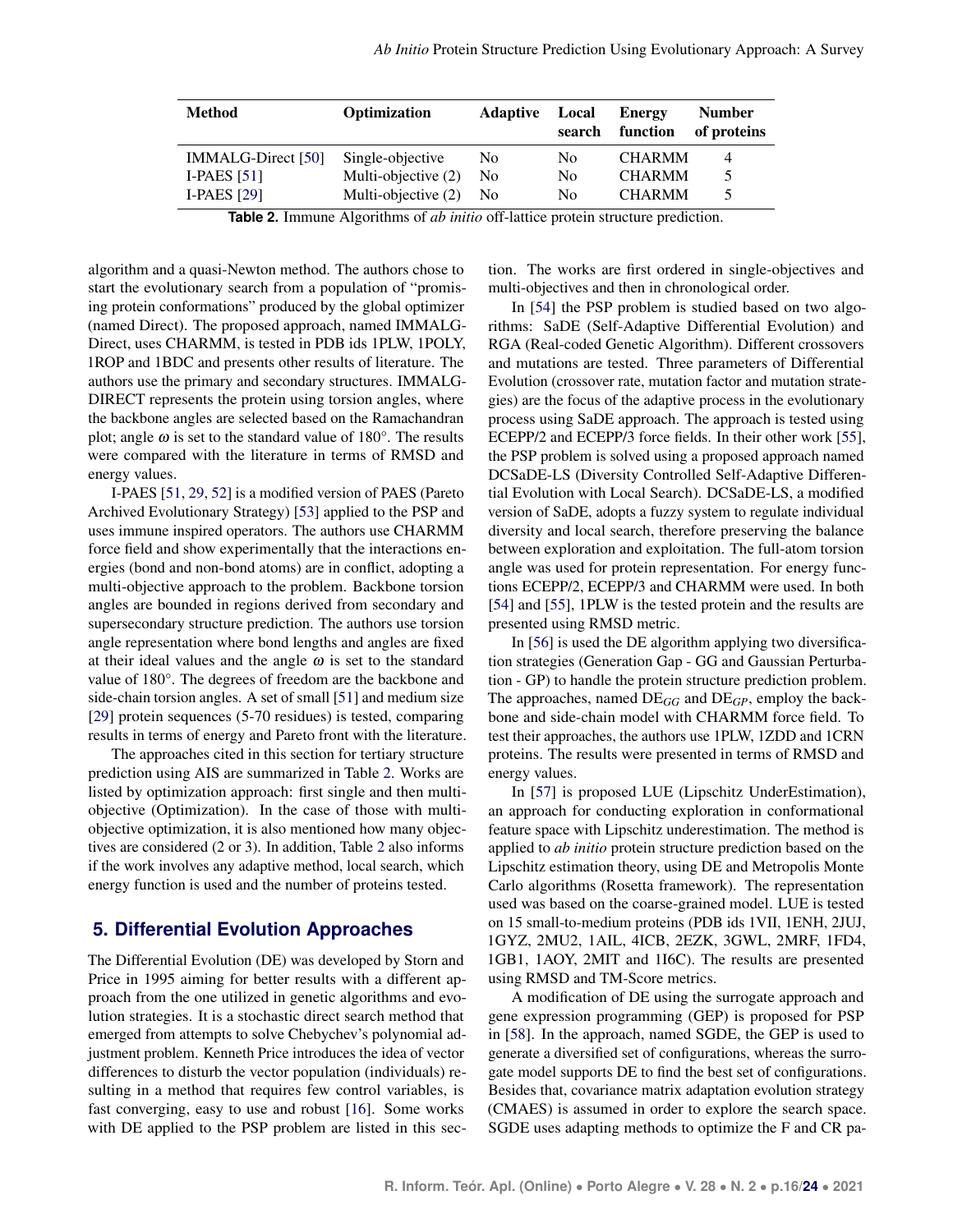<span id="page-6-1"></span>

| <b>Method</b>      | Optimization        | <b>Adaptive</b> | Local<br>search | <b>Energy</b><br>function | <b>Number</b><br>of proteins |
|--------------------|---------------------|-----------------|-----------------|---------------------------|------------------------------|
| SaDE/RGA [54]      | Single-objective    | Yes             | N <sub>0</sub>  | $ECEPP/2$ ,               |                              |
|                    |                     |                 |                 | ECEPP/3                   |                              |
| DCSaDE-LS [55]     | Single-objective    | Yes             | <b>Yes</b>      | CHARMM,                   | 1                            |
|                    |                     |                 |                 | ECEPP/2,                  |                              |
|                    |                     |                 |                 | ECEPP/3                   |                              |
| $DE_{GG-GP}$ [56]  | single-objective    | N <sub>0</sub>  | N <sub>0</sub>  | <b>CHARMM</b>             | 3                            |
| LUE [57]           | Single-objective    | N <sub>0</sub>  | N <sub>0</sub>  | <b>ROSETTA</b>            | 15                           |
| <b>SGDE</b> [58]   | Single-objective    | <b>Yes</b>      | <b>Yes</b>      | <b>AMBER</b>              |                              |
| <b>MODE-P</b> [59] | Multi-objective (2) | N <sub>0</sub>  | No              | <b>CHARMM</b>             | 3                            |
| ADEMO/D [60]       | Multi-objective (2) | Yes             | N <sub>0</sub>  | <b>CHARMM</b>             | 5                            |

**Table 3.** Differential Evolutionary Algorithms of *ab initio* off-lattice protein structure prediction.

rameters of DE. In this study the authors used the AMBER force field. The SGDE was tested on 1GK4 protein using an full-atom model and RMSD metric.

MODE-P (Multi-Objective Differential Evolution for PSP problem) [\[59\]](#page-12-19) uses a DE-based approach to deal with the PSP problem. MODE-P identifies non-dominated solutions, stores them and then includes them in the population. The storage procedure used is based on Pareto Archived Evolution Strategy (PAES). The protein model is based on off-lattice and an internal coordinates representation. CHARMM force field is used. The two objectives were internal (bonded) and external (interaction or non-bonded) energy functions. MODE-P is tested on the Met-Enkephalin peptide (PDB id 1PLW) and two others protein sequences (PDB ids 1CRN and 1ZDD), presenting the RMSD values of predicted conformations.

In [\[60\]](#page-12-20), PSP was modeled as a multi-objective optimization problem and adopts the Adaptive Differential Evolution algorithm for Decomposition-based Multi-objective Problems (ADEMO/D) in its optimizing platform. ADEMO/D incorporates problem decomposition concepts and mechanisms of adaptation of mutation strategies. Since the approach is multiobjective, the algorithm implements decision making and four different methods of decision maker have been tested. The energy function used was CHARMM. Bond and non-bond atoms interactions were the two objective functions. ADE-MO/D uses an off-lattice model based on the torsion angles and the secondary structure constraints to model conformations. The RMSD metric is used to assess the similarity between the predicted conformations and the native structures. The tested proteins are PDB ids 1PLW, 1ZDD, 1CRN, 1ROP and 1CTF.

<span id="page-6-0"></span>A summary of DE methods for PSP problem is shown in Table [3.](#page-6-1) Works are listed in order by optimization approach, with single-objective first and and then multi-objective works (Optimization). For multi-objective approaches, the table also mentions how many objectives are considered (2 or 3). Table [3](#page-6-1) also shows information about adopted adaptive methods, local search, energy function used and the number of proteins tested.

#### **6. Other Evolutionary Approaches**

There are other evolutionary approaches to the PSP problem besides Genetic Algorithm, Artificial Immune System and Differential Evolution. In this section, the works using Cuckoo Algorithm [\[61,](#page-12-21) [15\]](#page-11-3), Evolution Strategy [\[62\]](#page-13-1), Particle Swarm Optimization [\[11\]](#page-10-10) and some generic evolutionary algorithms are presented. Some authors do not specify the name of the evolutionary algorithm used. In these *generic* approaches, the algorithms are stochastic and population-based, use selection of the best individuals and apply mutation and recombination operators.

Cuckoo Algorithm is a recent evolutionary optimization algorithm which is inspired by lifestyle of a bird family, called cuckoo. This search algorithm is biologically inspired by the way in which this type of bird looks for nests where they could lay eggs [\[15\]](#page-11-3).

The Particle Swarm Optimization (PSO) algorithm is a population-based search algorithm that was inspired by the social behavior of birds within a flock. Individuals, or particles, represent a potential solution and move in a search space. Changes in the position of the particles in the search space reflect the social tendency of individuals to imitate the success of individuals neighboring the environment [\[41\]](#page-12-1).

Evolution Strategies (ES) [\[62\]](#page-13-1) is a stochastic optimization algorithm inspired by the biological theory of evolution by natural selection. ES generally evolves a Gaussian distribution and repeats the procedures of generating a population of candidate solutions from the search distribution and learning the distribution parameters from the generated samples.

In [\[63\]](#page-13-2) is proposed a single-objective algorithm implemented in Protpred-GROMACS, a framework that uses a generic evolutionary approach for PSP in structural and energetic context. It is studied the use of a structural fitness (hydrophobic solvent accessible surface area) which is compared with an energy fitness (protein potential energy). Prot-Pred adopts the full-atom model with internal coordinates for both the backbone and side-chains to represent the conformations. ProtPred uses GROMACS analysis tools and CHARMM force field. Results are presented considering the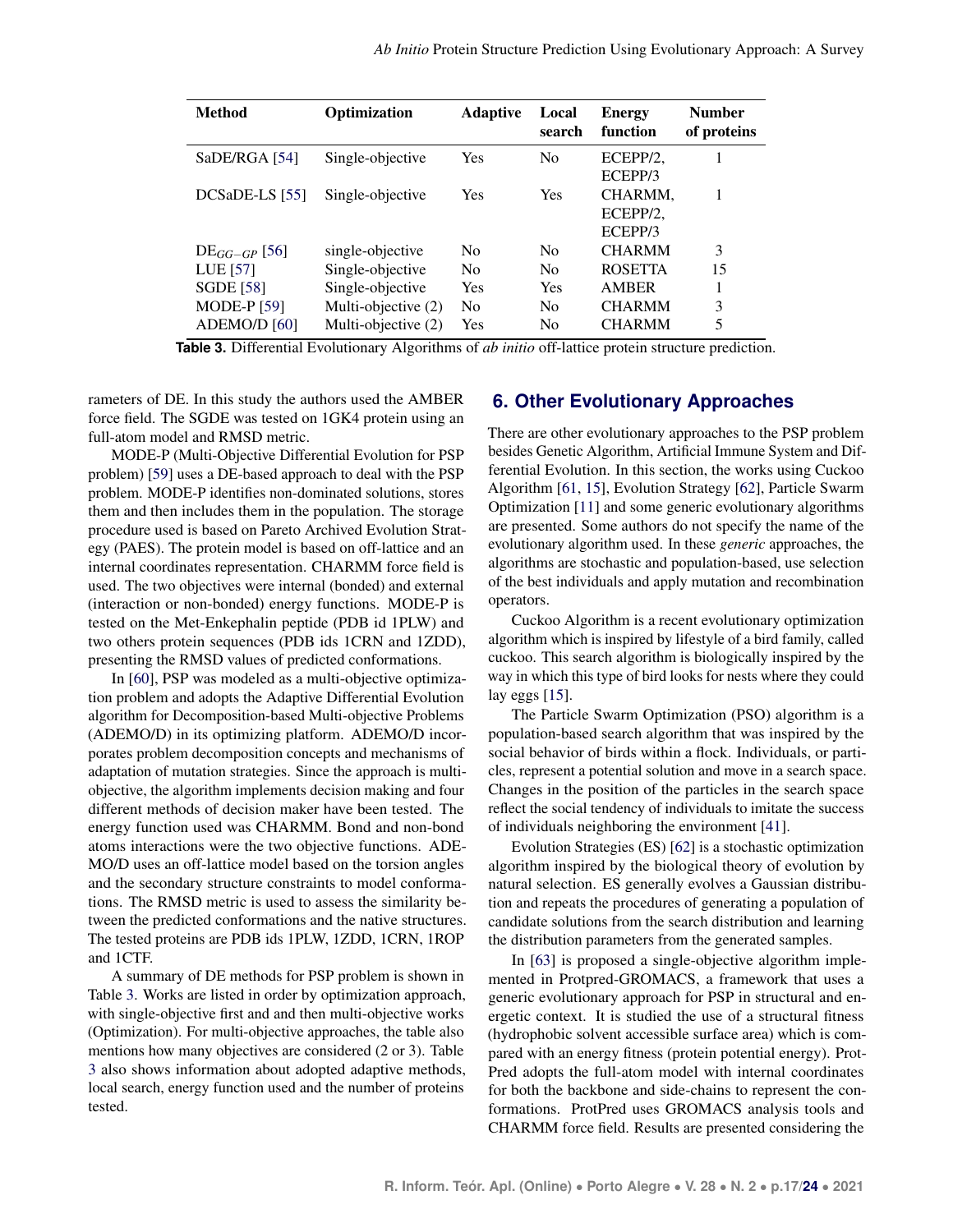RMSD metric for a set of 5 proteins (PDB ids 1VII, 1EON, 1A11, 1PLW, 1UAO).

In [\[64\]](#page-13-3) is presented a hybrid generic EA that incorporates strategies used in state-of-the-art *ab initio* protocols. The method incorporates the coarse-grained representation used in Rosetta package. This representation uses only  $\phi$ ,  $\psi$  and ω angles and uses protocols describes by CASP competition. This EA also applies the molecular fragment replacement technique, which according to the authors, helps in the quality of the prediction of the structure. The hybrid part of the proposal incorporates a local search that makes use of the molecular fragment replacement technique. The authors analyze the crossover operators and implement a novel homologous 1 point crossover. They concludes that the use of crossover with mutation is beneficial in navigating the protein energy surface. The proposal is evaluated on 10 proteins (with sizes ranging from 61 to 123) using RMSD metric.

[\[65\]](#page-13-4) proposes the PITAGORAS-PSP approach (Parallel Implemented procedure with Template information, *Ab initio* Global Optimization, and Rotamer Analysis and Statistics for Protein Structure Prediction). PITAGORAS-PSP provides a reduction of the search space by using the dependent rotamer library and includes new heuristics using a generic EA and the PAES algorithm. Three objectives are considered: the bond energy, the non-bond energy and the difference with the initial conformation 3D structure. The proposed method used the full-atom representation. AMBER force field is used. PITAGORAS-PSP is applied to a benchmark set with four proteins in CASP8 and the results are shown using GDT-TS and RMSD metrics.

In [\[66\]](#page-13-5) is proposed the MEAMT (Multi-objective evolutionary algorithms with many tables), an algorithm that deal with PSP problem with four objectives. The authors propose a methodology for the evolutionary algorithm to address the many-objectives approach to the PSP problem. MEAMT uses four interaction energy terms as objectives: van der Waals interaction, electrostatic interactions, solvation contribution, and hydrogen bond interaction. These terms comprise weighting functions that combine these energy terms two by two, three by three and four by four. A full-atom description and the CHARMM force field is used in algorithm and the results were presented using the RMSD and GDT-TS metrics. The algorithm were tested through extensive benchmark tests with 32 proteins.

[\[67\]](#page-13-6) design a Multi-Objective Diversity Controlled Self Adaptive Cuckoo Algorithm (MODCSA-CA) in order to solve the PSP problem. MODCSA-CA uses a modified SaDE (Self-Adaptive Differential Evolution) algorithm to verify population diversity and a local search is applied to preserve a balance between explore and exploit cycles. The two objectives are the bonded and non-bonded terms of potential energy function. CHARMM force field is used with an internal coordinate's representation – the torsion angles - with backbone and side-chain torsion angles to model proteins. Seven proteins are considered in experimental tests (PDB ids 1CRN, 1CTF, 1PLW, 1ROP, 1ZDD, 2L56, 2MLT) and the results are presented in RMSD metric but only in graphics, not in exact values.

[\[68\]](#page-13-7) uses a three multi-objective evolutionary algorithm with preference, called MO3-P. The tree objectives were bond energy, non-bond energy and solvent accessible surface area (SASA). MO3-P uses ES approach where at every generation, a parent reproduces two offspring by applying a local mutation operator and a global mutation operator, respectively. The preference information is used in the survival criteria of the individuals, with emphasis on the exploration of search process. The authors conclude that the use of the preference information can diversify the solutions. For the representation the full-atom model was used. The proteins tested were PDB ids 1WQC, 2F4K, 2P6J, 3P7K, 3V1A using the CHARMM force field. The results are presented in terms of RMSD and energy.

[\[69\]](#page-13-8) proposes an archive information assisted MOEA (that was named AIMOES), as a three-objective evolution algorithm. The three energy terms considered are: bond energy, non-bond energy, and solvent accessible surface area. AIMOES uses ES approach to control evolutionary process. AIMOES makes use of a strategy that reuses the experiences obtained previously in the evolutionary process to increase the effectiveness in the search for conformations. The full-atom torsion angle was used for representation. CHARMM force field is used in AIMOES to evaluate 25 proteins, with lengths ranging from 30 to 91 amino acids. RMSD metric is used to evaluate the quality of the predicted structures.

MO3 [\[30\]](#page-11-18) is a multi-objective algorithm where is considered the effect of solvent, adopting a solvent-accessible surface area as the third objective (in addition to bond and non-bond energy). MO3 uses the framework of ES to design their multi-objective evolutionary algorithm and PAES. For the mutation, it also utilizes an achieve method. The proteins were represented using the full-atom model. For the calculation of force fields, it was used CHARMM, and the protein tested were PDB ids 1ZDD, 1E0M, 1ROP and 1CRN. The performance of MO3 is evaluated using protein targets up to 345 residues taken from the 11th CASP experiment. The results are presented in terms of energy values, besides GDT-TS and RMSD metrics.

In [\[70\]](#page-13-9), the PSP problem is modeled as a multi-objective optimization problem using Particle Swarm Optimization (MOPSO). The proposal is based on a full-atom torsion angle representation and CHARMM in a three-objective optimization. The three objectives were bond, non-bond and dDFIRE (dipolar distance-scaled, finite ideal-gas reference) energy functions. MOPSO is tested with twelve proteins using the RMSD and GDT metrics. The authors favorably compare their results with six other works in the literature.

Table [4](#page-8-1) summarizes the main characteristics of the works cited in this section. Works are listed by optimization approach: first single and then multi-objective (Optimization). In the case of those with multi-objective optimization, it is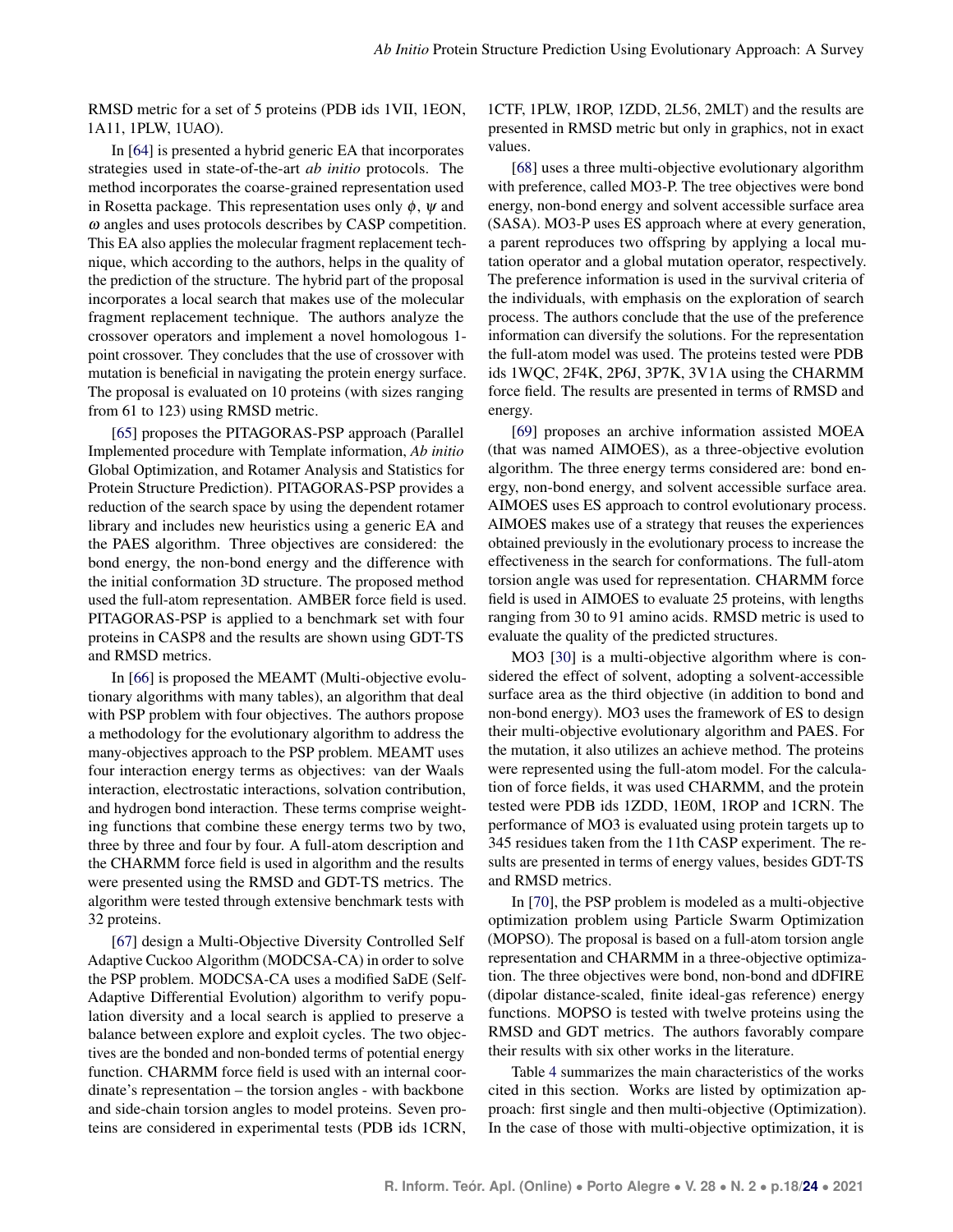<span id="page-8-1"></span>

| <b>Method</b>      | <b>Optimization</b> | <b>Adaptive</b> | Local<br>search | <b>Energy</b><br>function | <b>Number</b><br>of proteins |
|--------------------|---------------------|-----------------|-----------------|---------------------------|------------------------------|
| ProtPred [63]      | Single-objective    | N <sub>0</sub>  | N <sub>0</sub>  | <b>CHARMM</b>             | 5                            |
| Hybrid EA [64]     | Single-objective    | N <sub>0</sub>  | Yes             | <b>ROSETTA</b>            | 10                           |
| PITAGORAS-PSP [65] | Multi-objective (3) | N <sub>0</sub>  | Yes             | <b>AMBER</b>              | 4                            |
| <b>MEAMT</b> [66]  | Many objectives (4) | N <sub>0</sub>  | N <sub>0</sub>  | <b>CHARMM</b>             | 32                           |
| MODCSA-CA [67]     | Multi-objective (2) | Yes             | <b>Yes</b>      | <b>CHARMM</b>             | 7                            |
| $MO3-P [68]$       | Multi-objective (3) | N <sub>0</sub>  | N <sub>0</sub>  | <b>CHARMM</b>             | 5                            |
| <b>AIMOES</b> [69] | Multi-objective (3) | N <sub>0</sub>  | N <sub>0</sub>  | <b>CHARMM</b>             | 25                           |
| MO3 [30]           | Multi-objective (3) | N <sub>0</sub>  | N <sub>0</sub>  | <b>CHARMM</b>             | 4                            |
| <b>MOPSO</b> [70]  | Multi-objective (3) | N <sub>0</sub>  | N <sub>0</sub>  | <b>CHARMM</b>             | 12                           |

**Table 4.** Other Evolutionary Algorithms of *ab initio* off-lattice protein structure prediction.

also mentioned how many objectives are considered (2 or 3). Just one of the works considers 4 objectives and fits the many objective optimization classification [\[71\]](#page-13-10). Table [4](#page-8-1) also presents the adaptive method and local search used, in addition to the energy function applied and the number of proteins tested.

## <span id="page-8-0"></span>**7. Directions**

The use of evolutionary approaches has been growing in recent years for the most diverse problems, especially for the NPhard, as is the case of the PSP problem.

Genetic Algorithms and Differential Evolution with singleobjective modeling remain the most used, even recently, in case of PSP problem using *ab initio* off-lattice modeling.

In terms of adaptive parameter techniques, most do not use this feature. Only about 30% of the works use some type of adaptation method to assist the search process.

Likewise, local search is applied to the minority of the listed works (also about 30%).

Only three works implement parallelism. As force field, CHARMM is used in about 66% of the approaches.

<span id="page-8-2"></span>It has been observed in several works that certain proteins

are tested more frequently than others.

PDB id 1PLW (*Met-enkephalin*) is a peptide for which a substantial amount of experiments has been done. 1PLW is a peptide with only five amino acids, 22 variable backbone and side-chain torsion (or dihedral) angles and 75 atoms. Table [5](#page-8-2) shows the results for 1PLW considering energy (in kcal mol<sup>-1</sup>), RMSD (in Å) and number of Fitness Function Evaluation (FFE) for the works considered. The two approaches with the best results in terms of energy, both for single-objective (DE*GG*−*GP* [\[56\]](#page-12-16) and DCSaDE-LS [\[55\]](#page-12-15)) and multi-objective optimization (MODE-P [\[59\]](#page-12-19) and ADEMO/D [\[60\]](#page-12-20)), use the Differential Evolution algorithm.

PDB id 1ZDD (*Disulphide-stabilized mini protein A do* $main$ ) is a peptide with two  $\alpha$ -helices structures and 34 amino acids with 179 angles to be optimized. Table [6](#page-9-1) presents some results for 1ZDD. NOMAD-PSP [\[43\]](#page-12-4), MO3 [\[30\]](#page-11-18) and ADE-MO/D [\[60\]](#page-12-20) obtained the best results in terms of minimizing energy for this protein.

PDB id 1ROP (*Repressor of primer*) is a dimer, and each monomer consists almost completely of two  $\alpha$ -helices, is composed of 56 residues and forms an  $\alpha$ -turn secondary structure. Table [7](#page-9-2) lists good results for this peptide, especially for the single-objective approach for the IMMALG-Direct [\[50\]](#page-12-10).

| <b>Algorithm</b>                    | <b>Energy</b> (kcal mol <sup>-1</sup> ) <b>RMSD</b> <sub>C<sub><i>c</i></sub></sub> (Å) |       | FFE                 |
|-------------------------------------|-----------------------------------------------------------------------------------------|-------|---------------------|
| Single-objective optimization       |                                                                                         |       |                     |
| $DE_{GG-GP}$ [56]                   | $-35.82$                                                                                | 1.98  | $5.0 \times 10^{5}$ |
| DCSaDE-LS [55]                      | $-30.57$                                                                                | 0.23  | $1.5 \times 10^{5}$ |
| NOMAD-PSP [43]                      | $-30.14$                                                                                | 1.55  | $2.5 \times 10^{5}$ |
| IMMALG-Direct [50]                  | $-20.47$                                                                                |       | $3.0 \times 10^{4}$ |
| <b>PSAGC</b> [42]                   | $-11.10$                                                                                |       |                     |
| <b>Multi-objective optimization</b> |                                                                                         |       |                     |
| MODE-P $[59]$                       | $-33.11$                                                                                | 1.814 |                     |
| ADEMO/D [60]                        | $-30.43$                                                                                | 1.77  | $2.0 \times 10^{5}$ |
| <b>I-PAES</b> [29]                  | $-20.56$                                                                                | 1.74  | $2.5 \times 10^{5}$ |
| SaDE/RGA [54]                       | $-12.42$                                                                                |       | $2.8 \times 10^{4}$ |

**Table 5.** Results for 1PLW in terms of energy, RMSD and number of Fitness Function Evaluation (FFE). Numerical values reported by the original papers. '-' indicates that a value is not available.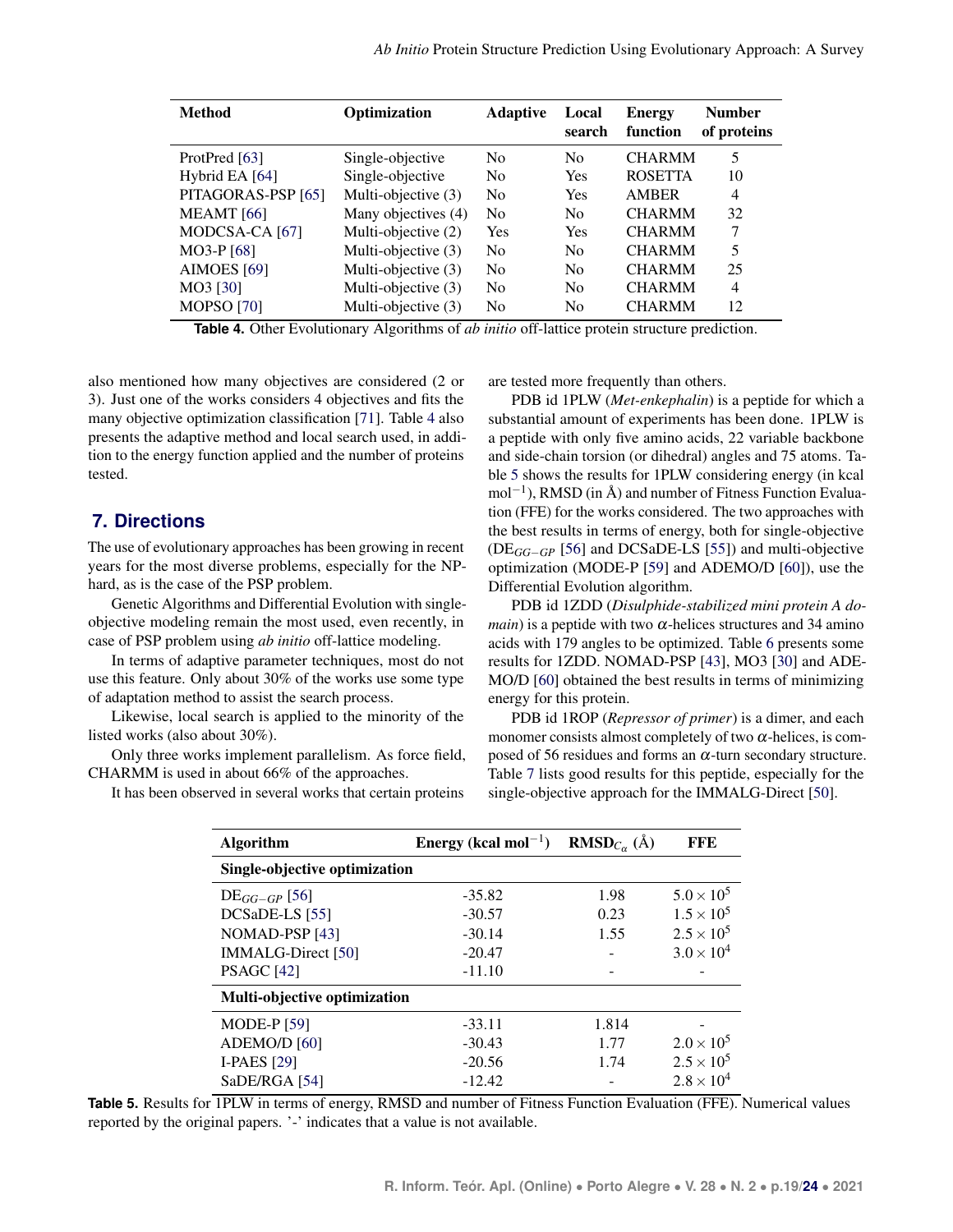<span id="page-9-1"></span>

| <b>Algorithm</b>              | Energy (kcal mol <sup>-1</sup> ) | <b>RMSD</b> <sub>C<sub>α</sub></sub> (Å) | FFE                 |  |  |
|-------------------------------|----------------------------------|------------------------------------------|---------------------|--|--|
| Single-objective optimization |                                  |                                          |                     |  |  |
| NOMAD-PSP [43]                | $-1460.75$                       | 3.87                                     | $2.5 \times 10^{5}$ |  |  |
| $DE_{GG-GP}$ [56]             | $-1156.95$                       | 5.69                                     | $5.0 \times 10^{5}$ |  |  |
| Multi-objective optimization  |                                  |                                          |                     |  |  |
| MO3 [30]                      | $-1347.46$                       | 6.13                                     |                     |  |  |
| ADEMO/D [60]                  | $-1301.38$                       | 2.14                                     | $2.0 \times 10^{5}$ |  |  |
| <b>MODE-P</b> [59]            | $-1050.85$                       | 3.84                                     |                     |  |  |
| <b>I-PAES</b> [29]            | $-1037.83$                       | 2.27                                     | $2.5 \times 10^{5}$ |  |  |

<span id="page-9-2"></span>**Table 6.** Results for 1ZDD in terms of energy, RMSD and number of Fitness Function Evaluation (FFE). Numerical values reported by the original papers. '-' indicates that a value is not available.

| <b>Algorithm</b>              | <b>Energy</b> (kcal mol <sup>-1</sup> ) <b>RMSD</b> <sub>C<sub><i>c</i></sub></sub> (Å) |      | FFE                 |  |  |
|-------------------------------|-----------------------------------------------------------------------------------------|------|---------------------|--|--|
| Single-objective optimization |                                                                                         |      |                     |  |  |
| <b>IMMALG-Direct</b> [50]     | $-1117.24$                                                                              |      | $3.0 \times 10^{4}$ |  |  |
| Multi-objective optimization  |                                                                                         |      |                     |  |  |
| ADEMO/D [60]                  | $-723.40$                                                                               | 4.48 | $2.0 \times 10^{5}$ |  |  |
| <b>I-PAES</b> [29]            | $-661.48$                                                                               | 3.70 | $2.5 \times 10^{5}$ |  |  |
| MO3 [30]                      | $-579.49$                                                                               | 5.23 |                     |  |  |

**Table 7.** Results for 1ROP in terms of energy, RMSD and number of Fitness Function Evaluation (FFE). Numerical values reported by the original papers. '-' indicates that a value is not available.

PDB id 1CRN (*Crambin*) is a 46-residue protein with two α-helices and a pair of β-strands and 191 angles to be optimized. Table [8](#page-10-11) presents the results based on the works listed. Here the best result was obtained by the multi-objective algorithm (ADEMO/D [\[60\]](#page-12-20)), followed by the single-objective approach of DE*GG*−*GP* [\[56\]](#page-12-16). The best RMSD values were also found by the multi-objective algorithms.

The multi-objective approach considering three objectives is relatively new, with the first work appearing in 2017 (MO3 [\[30\]](#page-11-18)). The only work found with a many objective approach to the PSP problem is the MEAMT [\[66\]](#page-13-5), which considers four objectives.

A tendency to solve the PSP problem is to consider solvent effect. Several works have been gradually incorporating solvation term as an objective, with promising results: CSSGA [\[45\]](#page-12-5), ProtPred [\[63\]](#page-13-2), MEAMT [\[66\]](#page-13-5), MO3-P [\[68\]](#page-13-7), MO3 [\[30\]](#page-11-18), AIMOES [\[69\]](#page-13-8). Table [9](#page-10-12) presents numerical comparison between some of these algorithms and I-PAES [\[51\]](#page-12-11), a classic reference to *ab initio* PSP problem that does not use any solvent information. The RMSD values found by the I-PAES are quite competitive, which can also be seen in the numerical comparison made for the proteins most commonly used in the literature (Tables [5](#page-8-2) to [8\)](#page-10-11). Results of Table [9](#page-10-12) are extracted from the original papers and are shown considering eight peptides with different sizes. RMSD metric is used. For most of the peptides considered, approaches with solvent information reduce the RMSD value.

Optimized proteins have lowest RMSD values. However,

results of literature showed that in some cases lower energy values are not associated with lower RMSD values. Some works attribute this fact to the challenges imposed by the PSP problem and that further investigation is needed in the modeling of the problem, as in the case of force fields, for example [\[72,](#page-13-11) [60\]](#page-12-20).

#### <span id="page-9-0"></span>**8. Conclusions**

Proteins are responsible for many different biological functions. The protein structure prediction is an important problem of Bioinformatics, classified as NP-hard, and in the *ab initio* approach can be formulated as a minimization problem, in which it is intended to find the global minimum of a function that estimates the free energy of a protein conformation. Proteins that are related to diseases are of high value for research mainly in the Health area, as they provide a molecular framework with information on pathological processes. This forms the necessary basis for drug development.

In this paper, we present a survey on *ab initio* protein structure prediction approaches based on evolutionary algorithms. Genetic Algorithm, Immune Algorithm, Differential Evolution and other evolutionary methods were considered with single and multi-objective optimization. We present an overview of some works, including specific features and points of the problem modeling and also of the algorithms used. Some numerical results were included for the most tested proteins in the literature.

Despite the evolution of the problem modeling and the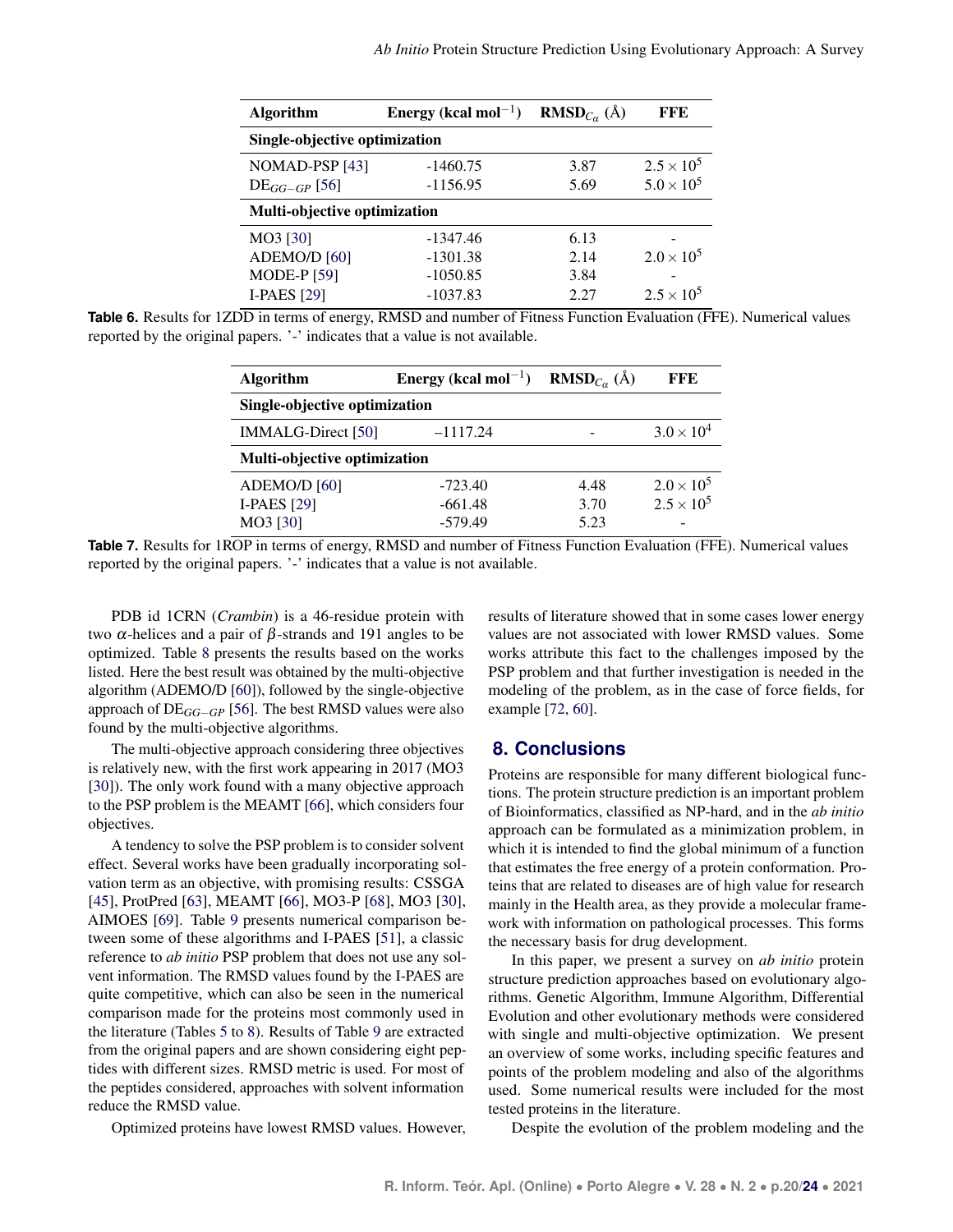<span id="page-10-11"></span>

| <b>Algorithm</b>              | <b>Energy</b><br>$(kcal mol-1)$ | RMSD <sub>C</sub><br>$\rm(\AA)$ | FFE                 |
|-------------------------------|---------------------------------|---------------------------------|---------------------|
| Single-objective optimization |                                 |                                 |                     |
| $DE_{GG-GP}$ [56]             | 260.12                          | 8.60                            | $5.0 \times 10^{5}$ |
| Multi-objective optimization  |                                 |                                 |                     |
| ADEMO/D [60]                  | 253.25                          | 6.06                            | $2.0 \times 10^{5}$ |
| MO3 [30]                      | 363.91                          | 6.91                            |                     |
| <b>MODE-P</b> [59]            | 408.53                          | 5.55                            |                     |
| <b>I-PAES</b> [29]            | 410.03                          | 4.43                            | $2.5 \times 10^{5}$ |

<span id="page-10-12"></span>**Table 8.** Results for 1CRN in terms of energy, RMSD and number of Fitness Function Evaluation (FFE). Numerical values reported by the original papers. '-' indicates that a value is not available.

| <b>Algorithm</b> | 1WQC<br>(26) | 2P81<br>(44) | 1L2Y<br>(20) | <b>3V1A</b><br>(48) | 2P6J<br>(52) | 1ENH<br>(54) | 1AB1<br>(46) |
|------------------|--------------|--------------|--------------|---------------------|--------------|--------------|--------------|
| <b>I-PAES</b>    | 5.23         | 6.81         | 3.77         | 4.31                | 10.26        | 11.13        | 9.09         |
| <b>MEAMT</b>     | 3.67         |              | 3.64         |                     | -            | 6.56         |              |
| $MO3-P$          | 3.25         |              | -            | 3.62                | 6.74         | ۰            |              |
| MO3              | 4.65         | 4.30         | 3.44         | 2.23                | 5.96         | 11.99        | 7.52         |
| <b>AIMOES</b>    |              | 3.77         |              | 2.32                | 5.43         | 575          | 6.23         |

**Table 9.** Comparison between algorithms that use solvent information and I-PAES. Results are shown in terms of RMSD (Å) considering eight peptides with different sizes. Numerical values reported by the original papers. '-' indicates that a value is not available.

computational methods applied, the PSP problem is still a challenge. Adaptation, local search and parallelism are still under-explored techniques in addressing the *ab initio* PSP problem. Changes in the computational modeling of the problem, such as considering the effect of the solvent, appear to be a promising trend.

# **Author contributions**

- Lucas Siqueira: Conceptualization, Methodology, Validation, Formal analysis, Writing - Original Draft.
- Sandra Venske: Validation, Writing Review and Editing, Supervision, Project administration.

# **References**

<span id="page-10-0"></span>[1] RANGWALA, H.; KARYPIS, G. Introduction to protein structure prediction. In: . . Introduction to Protein Structure Prediction. Nova Jersey: John Wiley & Sons, Ltd, 2010. cap. 1, p. 1–13.

<span id="page-10-1"></span>[2] NELSON, D. L.; COX, M. M. Lehninger Principles of Biochemistry. 4. ed. New York: W. H. Freeman, 2004.

<span id="page-10-2"></span>[3] TRAMONTANO, A. Protein Structure Prediction: Concepts and applications. Nova Jersey: John Wiley and Sons, 2006.

<span id="page-10-3"></span>[4] JANA, N. D.; DAS, S.; SIL, J. A Metaheuristic Approach to Protein Structure Prediction. [S.l.]: Springer, 2018. v. 31. (Emergence, Complexity and Computation, v. 31).

<span id="page-10-4"></span>[5] TRAMONTANO, A. The Ten Most Wanted Solutions in Protein Bioinformatics. Boca Raton: CRC Press, 2005. (Chapman & Hall/CRC Mathematical and Computational Biology).

<span id="page-10-5"></span>[6] NUNES, L. F. et al. An integer programming model for protein structure prediction using the 3d-hp side chain model. Discrete Applied Mathematics, Elsevier, Amsterdã, v. 198, p. 206 – 214, 2016.

<span id="page-10-6"></span>[7] SILVA, R. S. P. R. S. A multistage simulated annealing for protein structure prediction using rosetta. In: Computer on the Beach. [S.l.]: Universidade do Vale do Itajaí - UNI-VALI, 2018. p. 850–859.

<span id="page-10-7"></span>[8] GENDREAU, M.; POTVIN, J.-Y. Handbook of Metaheuristics. 2. ed. Nova Iorque: Springer, 2010.

<span id="page-10-8"></span>[9] HOLLAND, J. H. Adaptation in Natural and Artificial Systems. 2. ed. Ann Arbor: University of Michigan Press, 1975.

<span id="page-10-9"></span>[10] KIRKPATRICK, S.; GELATT, C. D.; VECCHI, M. P. Optimization by simulated annealing. Science, American Association for the Advancement of Science, Washington, v. 220, n. 4598, p. 671–680, 1983.

<span id="page-10-10"></span>[11] KENNEDY, J.; EBERHART, R. C. Particle swarm optimization. In: INTERNATIONAL CONFERENCE ON NEU-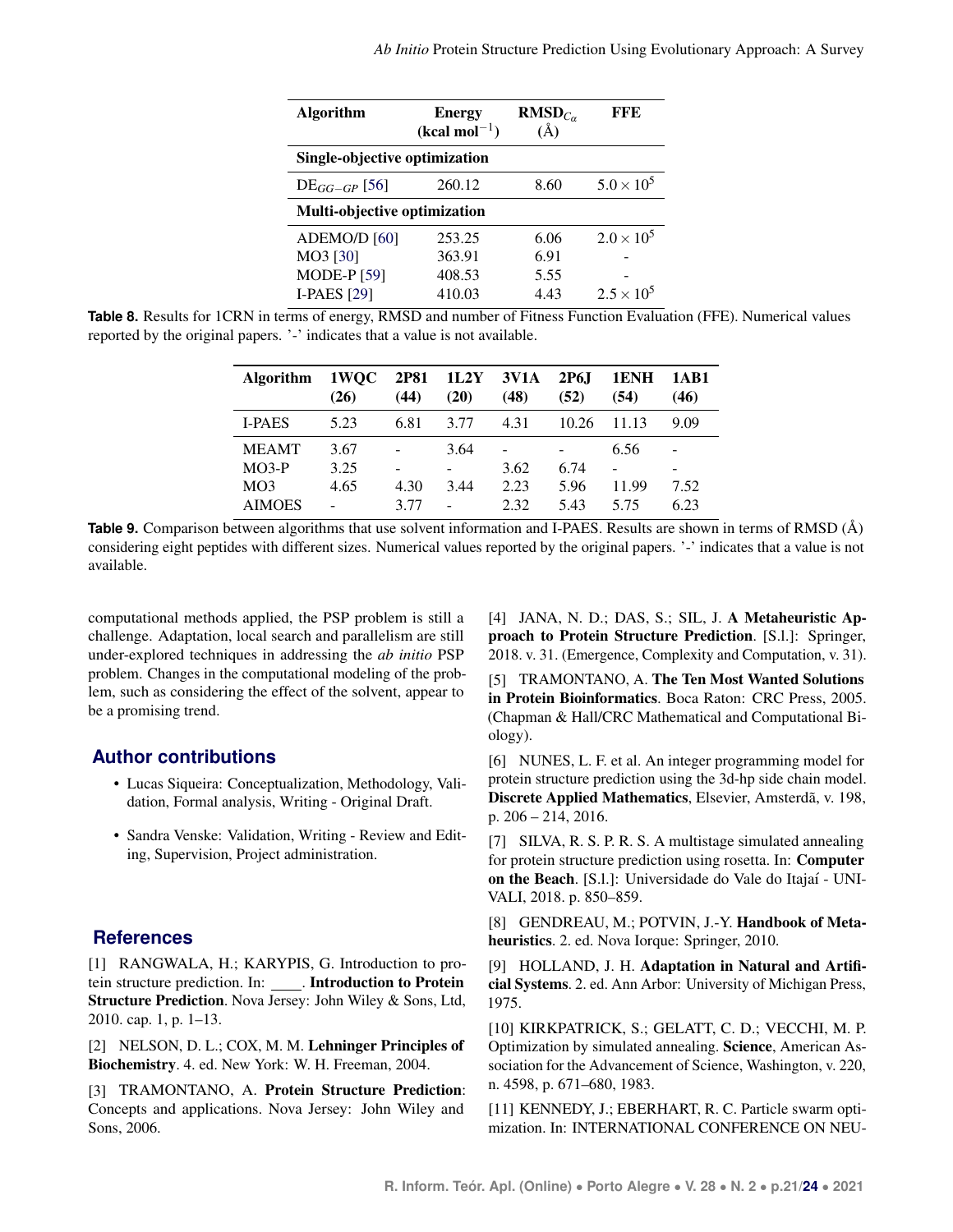RAL NETWORKS, 1995, Perth. Proceedings of the [...]. Piscataway: IEEE, 1995. p. 1942–1948.

<span id="page-11-0"></span>[12] DORIGO, M.; STÜTZLE, T. Ant Colony Optimization. Holland: Bradford Company, 2004.

<span id="page-11-1"></span>[13] KARABOGA, D.; BASTURK, B. Artificial bee colony (ABC) optimization algorithm for solving constrained optimization problems. In: MELIN, P. et al. (Ed.). Foundations of Fuzzy Logic and Soft Computing. Berlin, Heidelberg: Springer-Verlag, 2007. p. 789–798.

<span id="page-11-2"></span>[14] GEEM, Z.; KIM, J.; LOGANATHAN, G. A new heuristic optimization algorithm: Harmony search. Simulation, SAGE Publications Ltd, Thousand Oaks, v. 76, n. 2, p. 60–68, jun. de 2001.

<span id="page-11-3"></span>[15] YANG, X.-S.; DEB, S. Engineering optimisation by cuckoo search. International Journal of Mathematical Modelling and Numerical Optimisation, Inderscience Publishers, Genève, v. 1, n. 4, p. 330–343, 2010.

<span id="page-11-4"></span>[16] STORN, R.; PRICE, K. Differential evolution: A simple and efficient heuristic for global optimization over continuous spaces. Journal of Global Optimization, Kluwer Academic Publishers, Hingham, MA, USA, v. 11, n. 4, p. 341–359, 1997.

<span id="page-11-5"></span>[17] HUNT, J. E.; COOKE, D. E. Learning using an artificial immune system. Journal of Network and Computer Applications, Elsevier, v. 19, n. 2, p. 189 – 212, 1996.

<span id="page-11-6"></span>[18] GUJRATHI, A.; BABU, B. Evolutionary computation: Techniques and applications. Nova Jersey: Apple Academic Press, 2016.

<span id="page-11-7"></span>[19] XU, Y.; XU, D.; LIANG, J. Computational Methods for Protein Structure Prediction and Modeling: Volume 1: Basic characterization. Nova Iorque: Springer, 2006.

<span id="page-11-8"></span>[20] HARRISON, J. et al. Review of force fields and intermolecular potentials used in atomistic computational materials research. Applied Physics Reviews, College Park, v. 5, p. 031104, set. de 2018.

<span id="page-11-9"></span>[21] XU, P. et al. Advancement of polarizable force field and its use for molecular modeling and design. In: Advance in Structural Bioinformatics. Dordrecht: Springer Netherlands, 2015. p. 19–32.

<span id="page-11-10"></span>[22] SNEHA, P.; George Priya Doss, C. Chapter seven molecular dynamics: New frontier in personalized medicine. In: DONEV, R. (Ed.). Personalized Medicine. Cambridge: Academic Press, 2016, (Advances in Protein Chemistry and Structural Biology, v. 102). p. 181–224.

<span id="page-11-11"></span>[23] BROOKS, B. R. et al. CHARMM: A program for macromolecular energy, minimization, and dynamics calculations. Journal of Computational Chemistry, Cambridge, v. 4, n. 2, p. 187–217, 1983.

<span id="page-11-12"></span>[24] MACKEREL, A. D. et al. CHARMM: The energy function and its parameterization with an overview of the program. In: . Chichester: John Wiley & Sons, 1998. v. 1, p. 271– 277.

<span id="page-11-13"></span>[25] JORGENSEN, W. L.; TIRADO-RIVES, J. The OPLS [optimized potentials for liquid simulations] potential functions for proteins, energy minimizations for crystals of cyclic peptides and crambin. Journal of the American Chemical Society, Washington, v. 110 6, p. 1657–66, 1988.

<span id="page-11-14"></span>[26] JORGENSEN, W. L.; MAXWELL, D. S.; TIRADO-RIVES, J. Development and Testing of the OPLS All-Atom Force Field on Conformational Energetics and Properties of Organic Liquids. Journal of the American Chemical Society, Washington, v. 118, p. 11225–11236, 1996.

<span id="page-11-15"></span>[27] CORNELL, W. D. et al. A second generation force field for the simulation of proteins, nucleic acids, and organic molecules. Journal of The American Chemical Society, v. 117, p. 5179–5197, 1995.

<span id="page-11-16"></span>[28] GUNSTEREN, W. F. van; BERENDSEN. Groningen Molecular Simulation (GROMOS) Library Manual. Groningen: Biomos, 1987.

<span id="page-11-17"></span>[29] CUTELLO, V.; NARZISI, G.; NICOSIA, G. A multiobjective evolutionary approach to the protein structure prediction problem. Journal of the Royal Society Interface, v. 3, n. 6, p. 139–151, 2006.

<span id="page-11-18"></span>[30] GAO, S. et al. Incorporation of solvent effect into multi-objective evolutionary algorithm for improved protein structure prediction. IEEE/ACM Transactions on Computational Biology and Bioinformatics, Piscataway, v. 15, n. 4, p. 1365–1378, jul. de 2018.

<span id="page-11-19"></span>[31] SHAIK, N. et al. Essentials of Bioinformatics: Volume i: Understanding bioinformatics: Genes to proteins. Nova Iorque: Springer International Publishing, 2019.

<span id="page-11-20"></span>[32] PEVSNER, J. Bioinformatics Genomics and Functional. 3. ed. Hoboken: Wiley Blackwell, 2015.

<span id="page-11-21"></span>[33] BERG, J.; TYMOCZKO, J.; STRYER, L. Biochemistry. New York: W. H. Freeman, 2007. (Biochemistry (Berg)).

<span id="page-11-22"></span>[34] LI, D.; HWANG, K.; HUANG, Y. Coarse grained modeling of biopolymers and proteins: Methods and applications. International Journal of Applied Mechanics, New Jersey, v. 1, n. 1, p. 113–136, mar. de 2009.

<span id="page-11-23"></span>[35] KMIECIK, S. et al. Coarse-grained protein models and their applications. Chemical Reviews, Washington, v. 116, n. 14, p. 7898–7936, 2016.

<span id="page-11-24"></span>[36] MOSS, D.; JELASKA, S.; PONGOR, S. Essays in Bioinformatics. Amsterdã: IOS Press, 2005. v. 368. (NATO Science Series: Life and Behavioural Sciences, v. 368).

<span id="page-11-25"></span>[37] ZEMLA, A. Lga: A method for finding 3d similarities in protein structures. Nucleic Acids Research, Oxford, v. 31, n. 13, p. 3370–3374, jul. de 2003.

<span id="page-11-26"></span>[38] DEZA, M.; DEZA, E. Encyclopedia of Distances. Berlin: Springer-Verlag, 2014.

<span id="page-11-27"></span>[39] ZHANG, Y.; SKOLNICK, J. Scoring function for automated assessment of protein structure template quality. Proteins: Structure, Function, and Bioinformatics, Hoboken, v. 57, n. 4, p. 702–710, 2004.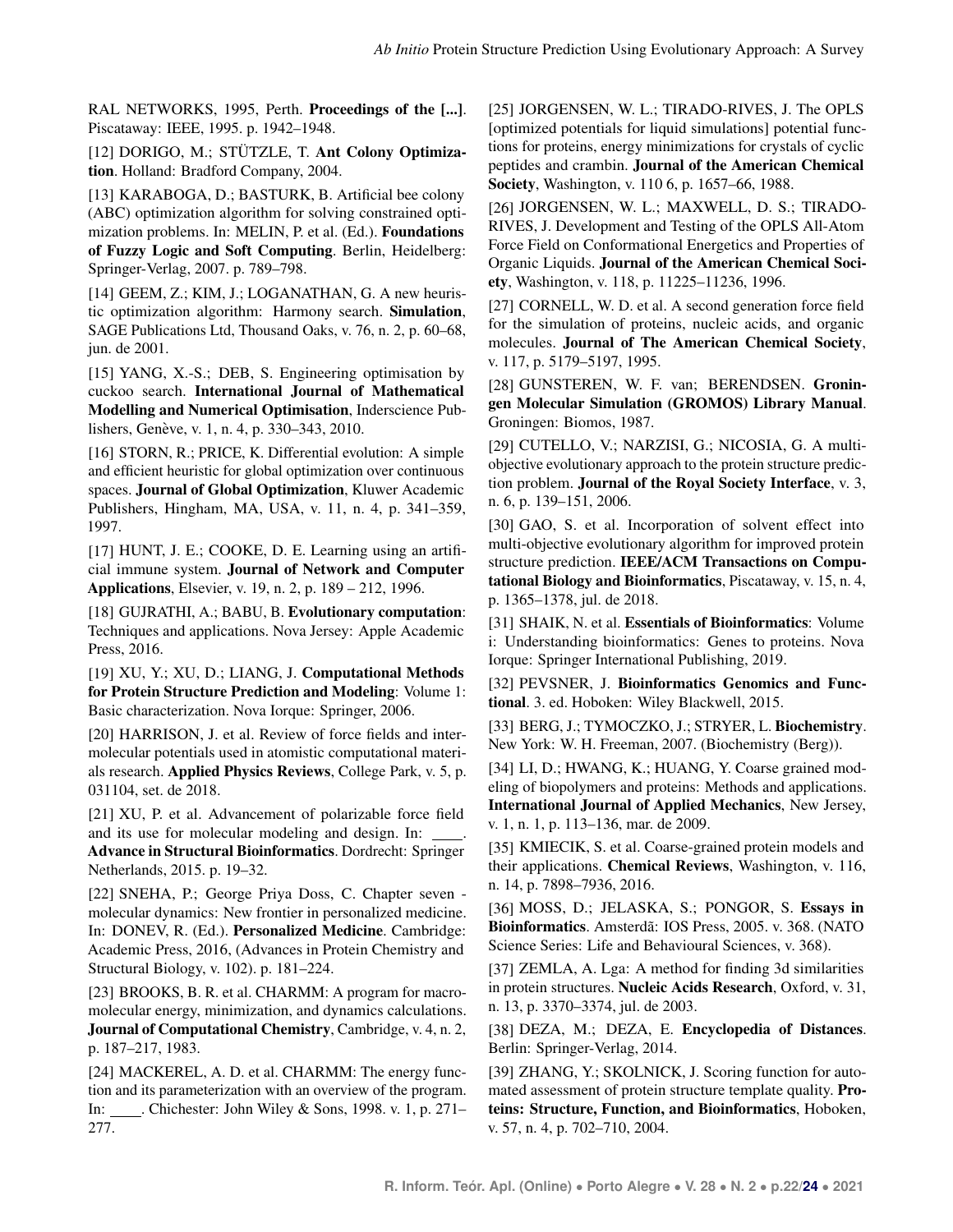<span id="page-12-0"></span>[40] HAN, X.; LI, L.; LU, Y. Selecting near-native protein structures from predicted decoy sets using ordered graphlet degree similarity. Genes, Basel, v. 10, n. 2, 2019.

<span id="page-12-1"></span>[41] ENGELBRECHT, A. P. Computational Intelligence: An introduction. 2. ed. Hoboken: Wiley Publishing, 2007.

<span id="page-12-3"></span>[42] LIU, Y.-L.; TAO, L. An improved parallel simulated annealing algorithm used for protein structure prediction. In: IN-TERNATIONAL CONFERENCE ON MACHINE LEARN-ING AND CYBERNETICS, 2006, Dalian. Proceedings of the [...]. Piscataway: IEEE, 2006. p. 2335–2338.

<span id="page-12-4"></span>[43] NICOSIA, G.; STRACOUADANIO, G. Generalized pattern search and mesh adaptive direct search algorithms for protein structure prediction. In: INTERNATIONAL CON-FERENCE ON ALGORITHMS IN BIOINFORMATICS, 7., Philadelphia, PA. Proceedings of the [...]. Berlin, Heidelberg: Springer-Verlag, 2007. (WABI'07), p. 183–193.

<span id="page-12-2"></span>[44] YOUSEF, M.; ABDELKADER, T.; ELBAHNASY, K. A hybrid model to predict proteins tertiary structure. In: INTER-NATIONAL CONFERENCE ON COMPUTER ENGINEER-ING AND SYSTEMS (ICCES), 12., Cairo. Proceedings of the [...]. Piscataway: IEEE, 2017. p. 85–91.

<span id="page-12-5"></span>[45] CUSTÓDIO, F. L.; BARBOSA, H. J. C.; DARDENNE, L. E. Full-atom ab initio protein structure prediction with a genetic algorithm using a similarity-based surrogate model. In: IEEE CONGRESS ON EVOLUTIONARY COMPUTATION, 2010, Barcelona. Proceedings of the [...]. Piscataway: IEEE, 2010. p. 1–8.

<span id="page-12-6"></span>[46] VENKATESAN, A. et al. Computational approach for protein structure prediction. Healthcare Informatics Research, Seoul, v. 19, n. 2, p. 137–147, 2013.

<span id="page-12-7"></span>[47] BECERRA, D. et al. A parallel multi-objective ab initio approach for protein structure prediction. In: IEEE INTER-NATIONAL CONFERENCE ON BIOINFORMATICS AND BIOMEDICINE (BIBM), 2010, Hong Kong. Proceedings of the [...]. Piscataway: IEEE, 2011. p. 137–141.

<span id="page-12-8"></span>[48] DAVIS, L. (Ed.). **Handbook of Genetic Algorithms.** New York: Van Nostrand Reinhold, 1991.

<span id="page-12-9"></span>[49] GONG, M.; JIAO, L.; ZHANG, L. Baldwinian learning in clonal selection algorithm for optimization. Information Sciences, Elsevier, Amsterdã, v. 180, n. 8, p. 1218–1236, 2010.

<span id="page-12-10"></span>[50] ANILE, A. M. et al. Determination of protein structure and dynamics combining immune algorithms and pattern search methods. Natural Computing, Basingstoke, v. 6, n. 1, p. 55–72, 2007.

<span id="page-12-11"></span>[51] CUTELLO, V.; NARZISI, G.; NICOSIA, G. A class of pareto archived evolution strategy algorithms using immune inspired operators for ab-initio protein structure prediction. In: WORKSHOPS ON APPLICATIONS OF EVOLUTION-ARY COMPUTATION (EVOWORKSHOPS), 3., 2005, Lausanne, Switzerland. Proceedings of the [...]. Berlin, Heidelberg: Springer-Verlag, 2005. (Lecture Notes in Computer Science (LNCS), v. 3449), p. 54–63.

<span id="page-12-12"></span>[52] CUTELLO, V.; NARZISI, G.; NICOSIA, G. Computational studies of peptide and protein structure prediction problems via multiobjective evolutionary algorithms. In: KNOWLES, J. et al. (Ed.). Multiobjective Problem Solving from Nature. [S.l.]: Springer-Verlag, 2008, (Natural Computing Series). p. 93–114.

<span id="page-12-13"></span>[53] ANGELINE, P. J. et al. (Ed.), 1999, Washington. The Pareto Archived Evolution Strategy: A new baseline algorithm for pareto multiobjective optimisation, v. 1. Congress on Evolutionary Computation, Piscataway: IEEE Press, 2002. 98–105 p.

<span id="page-12-14"></span>[54] SUDHA, S.; BASKAR, S.; KRISHNASWAMY, S. Protein tertiary structure prediction using evolutionary algorithms. International Journal of Emerging Technologies in Computational and Applied Sciences (IJETCAS), IASIR, Georgia, USA, v. 3, n. 3, p. 338–348–595, 2013.

<span id="page-12-15"></span>[55] SUDHA, S. et al. Protein structure prediction using diversity controlled self-adaptive differential evolution with local search. **Soft Computing**, Nova Iorque, v. 19, n. 6, p. 1635– 1646, jun. de 2015.

<span id="page-12-16"></span>[56] NARLOCH, P. H.; PARPINELLI, R. S. Diversification strategies in differential evolution algorithm to solve the protein structure prediction problem. In: MADUREIRA, A. M. et al. (Ed.). Intelligent Systems Design and Applications. Cham: Springer International Publishing, 2017. p. 125–134.

<span id="page-12-17"></span>[57] HAO, X.; ZHANG, G.; ZHOU, X. Guiding exploration in conformational feature space with lipschitz underestimation for ab-initio protein structure prediction. Computational Biology and Chemistry, v. 73, p. 105 – 119, abr. de 2018.

<span id="page-12-18"></span>[58] RAKHSHANI, H. et al. Speed up differential evolution for computationally expensive protein structure prediction problems. Swarm and Evolutionary Computation, v. 50, p. 100493, 2019.

<span id="page-12-19"></span>[59] VENSKE, S. M.; GONÇALVES, R. A.; DELGADO, M. R. Differential evolution to multi-objective protein structure prediction. In: BIOINFORMATICS 2012 - INTERNA-TIONAL CONFERENCE ON BIOINFORMATICS MOD-ELS, METHODS AND ALGORITHMS, 2012, Vilamoura. Proceedings of the [...]. Setúbal: SciTePress - Science and Technology Publications, 2012. p. 295–298.

<span id="page-12-20"></span>[60] VENSKE, S. M. et al. ADEMO/D: An adaptive differential evolution for protein structure prediction problem. Expert Systems with Applications, Amsterdã, v. 56, p.  $209 - 226$ , 2016.

<span id="page-12-21"></span>[61] YANG, X.; DEB, S. Cuckoo search via lévy flights. In: WORLD CONGRESS ON NATURE BIOLOGICALLY IN-SPIRED COMPUTING (NABIC), 2009, Coimbatore. Proceedings of the [...]. Piscataway: IEEE, 2010. p. 210–214.